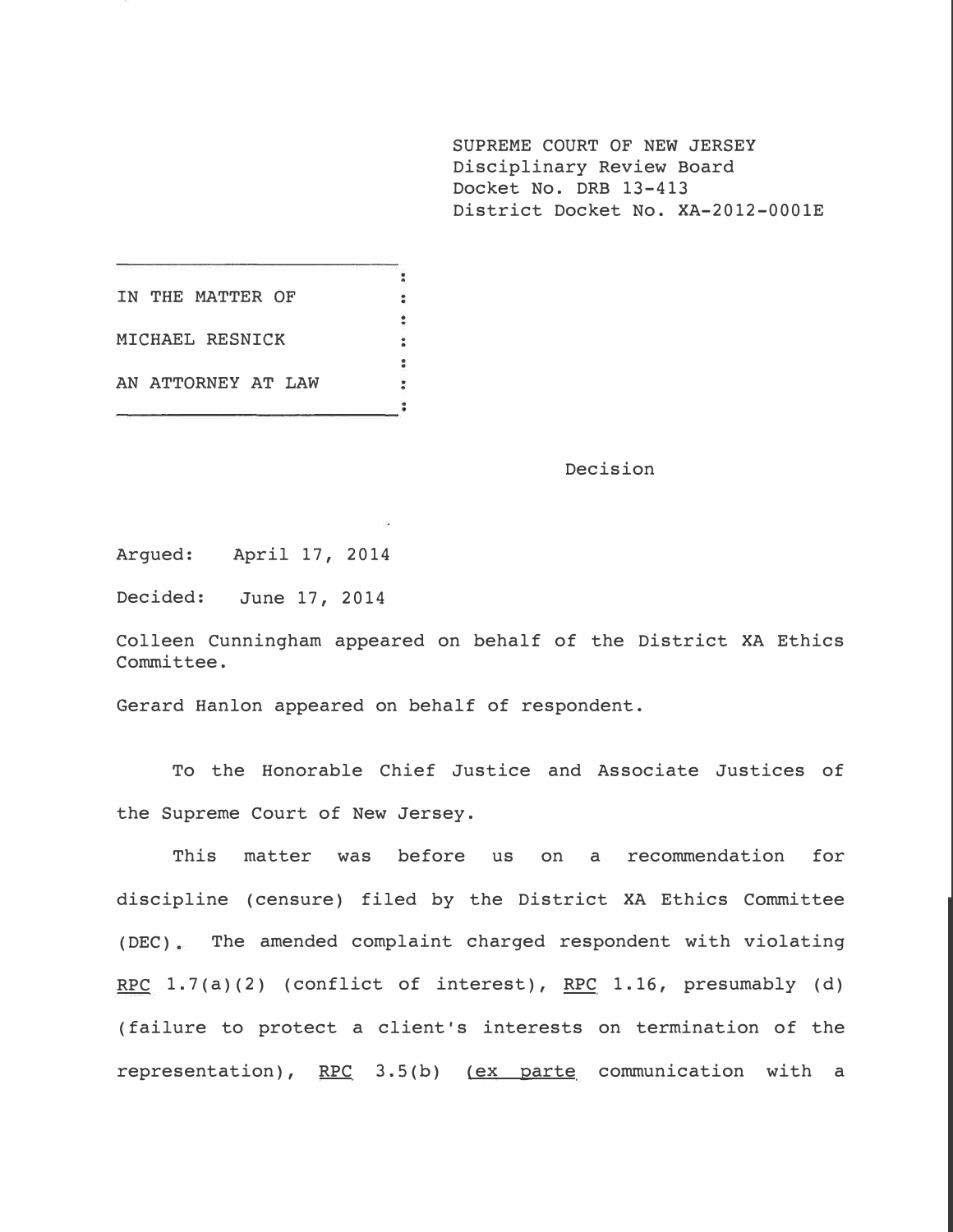judge), RPC 8.4(a) (violation of the Rules of Professional Conduct) and  $RPC = 8.4(d)$  (conduct prejudicial to the administration of justice).<sup>1</sup> We determine to impose a censure.

Respondent was admitted to the New Jersey bar in 1988. In 1998, he was reprimanded by consent for failing to abide by a client's decision regarding the representation. Contrary to a client's instruction, respondent accepted a settlement offer, deposited the money in his trust account, and disbursed his fee to himself. In re Resnick,  $154$  N.J. 6 (1998).

The facts that gave rise to this disciplinary matter are as follows:

In 2008, D C, then D N, filed a domestic violence charge

against her then-husband, M A. N, who counter-alleged that C was the abuser. The Jersey Battered Women's Shelter ( JBWS) referred C to

respondent. Respondent represented C pro bono. **He**

<sup>1</sup>  As to the RPC 8.4 charges, although the amended complaint did not cite a subsection of the rule, the presenter's brief referred to subsections (a) and (d).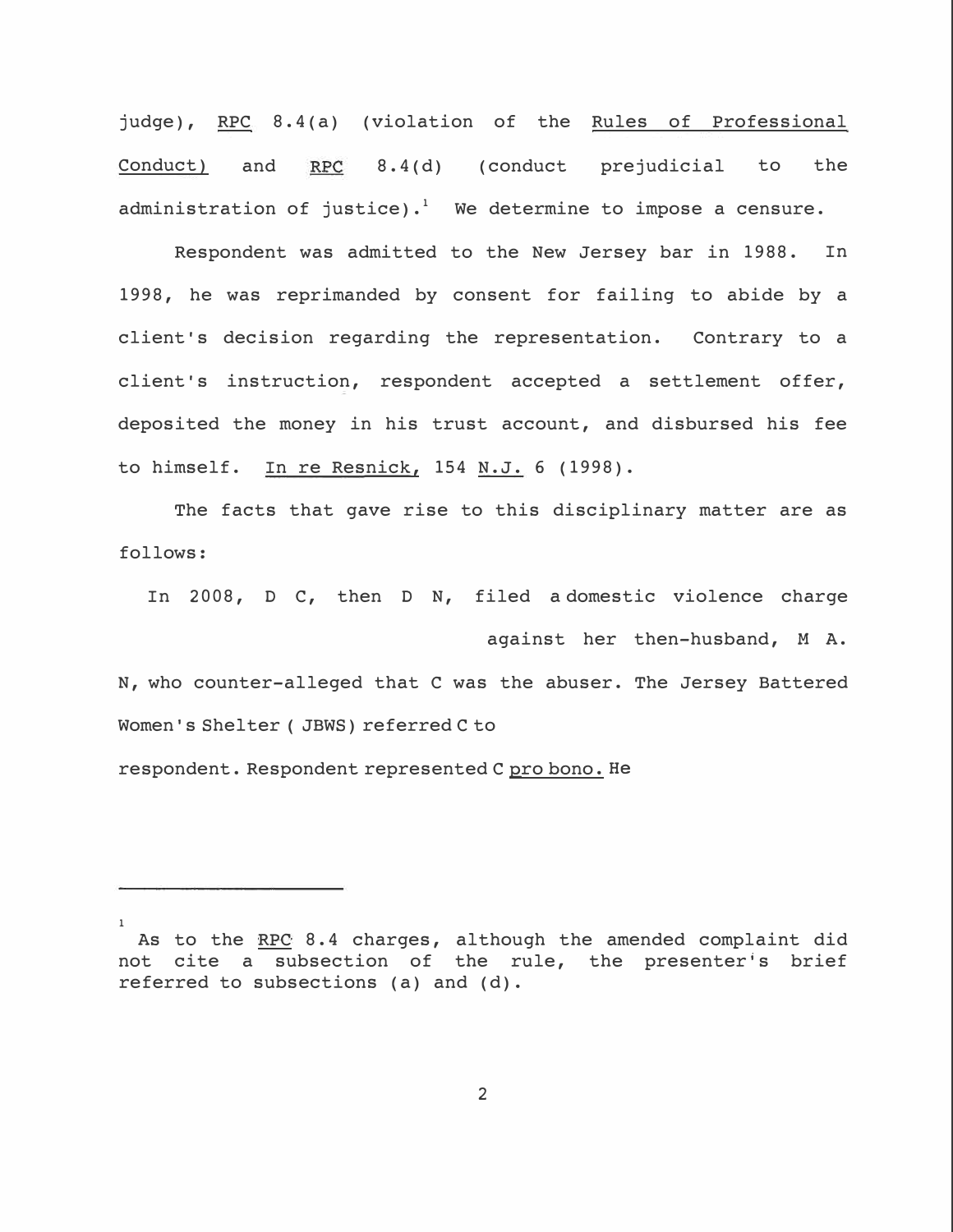successfully had the counterclaim against her dismissed and a final restraining order entered against her husband. **<sup>2</sup>**

On August 28, 2008, C retained respondent to represent her in a divorce proceeding. On September 2, 2008, she paid him a \$5,000 retainer and \$500 for costs. According to C, respondent had told her that he usually asked for a \$12,500 retainer, but that he had reduced that amount because he was aware that she had no money.

On September 10, 2008, C hired respondent to represent her in a municipal court matter. On September 12, 2008, she paid him a \$1,500 retainer for that matter, also a reduced fee. **<sup>3</sup>**

C testified that, when she retained respondent, she was in a "dire [financial] situation," had no job or family with money to lend her, and was selling her engagement ring to provide the \$5,500 to respondent. He told her that he would not

**<sup>2</sup>**  C later filed a malpractice claim against respondent. The transcript of respondent's deposition in that matter is Exhibit 53. Ciccarelli's deposition transcript is Exhibit 54.

 $3$  The municipal dismissed, are respondent. court charges against C, which were not pertinent to the allegations against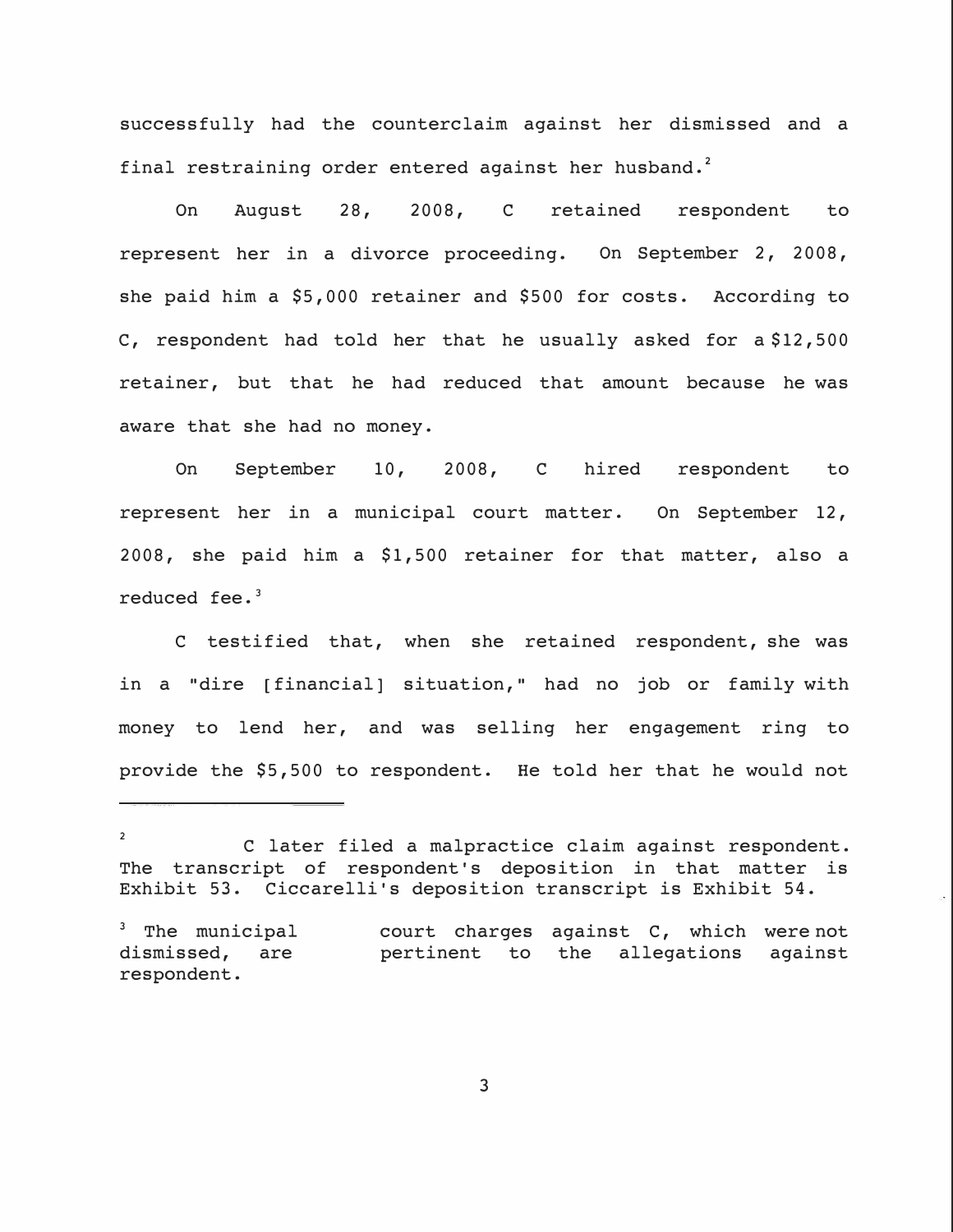charge her any additional fees for his legal services in the divorce matter.**<sup>4</sup>**

On February 16, 2009, while C divorce proceeding was pending, respondent told her that he had developed romantic feelings for her and indicated that he wanted a personal relationship with her. Respondent testified that, after a review of the RPCs, including RPC 1.7, he had concluded that a relationship with C, during the representation, would not violate the rules. He did not consider C to be "vulnerable."

Although respondent testified that C had told him that the feelings were mutual, she denied this statement. According to C, when respondent disclosed his romantic intentions,

> I was trying to digest everything. I mean to me he was an authority figure, I trusted<br>him. I had just come out of being abused I had just come out of being abused every day and this was my lawyer, this was somebody that I looked up to.

**<sup>4</sup>**  There is a dispute in the record concerning whether respondent promised to return the retainer that she had paid him for the divorce action. C asserted that respondent offered to refund the retainer and costs of \$5,500, a claim that respondent denied, at his deposition.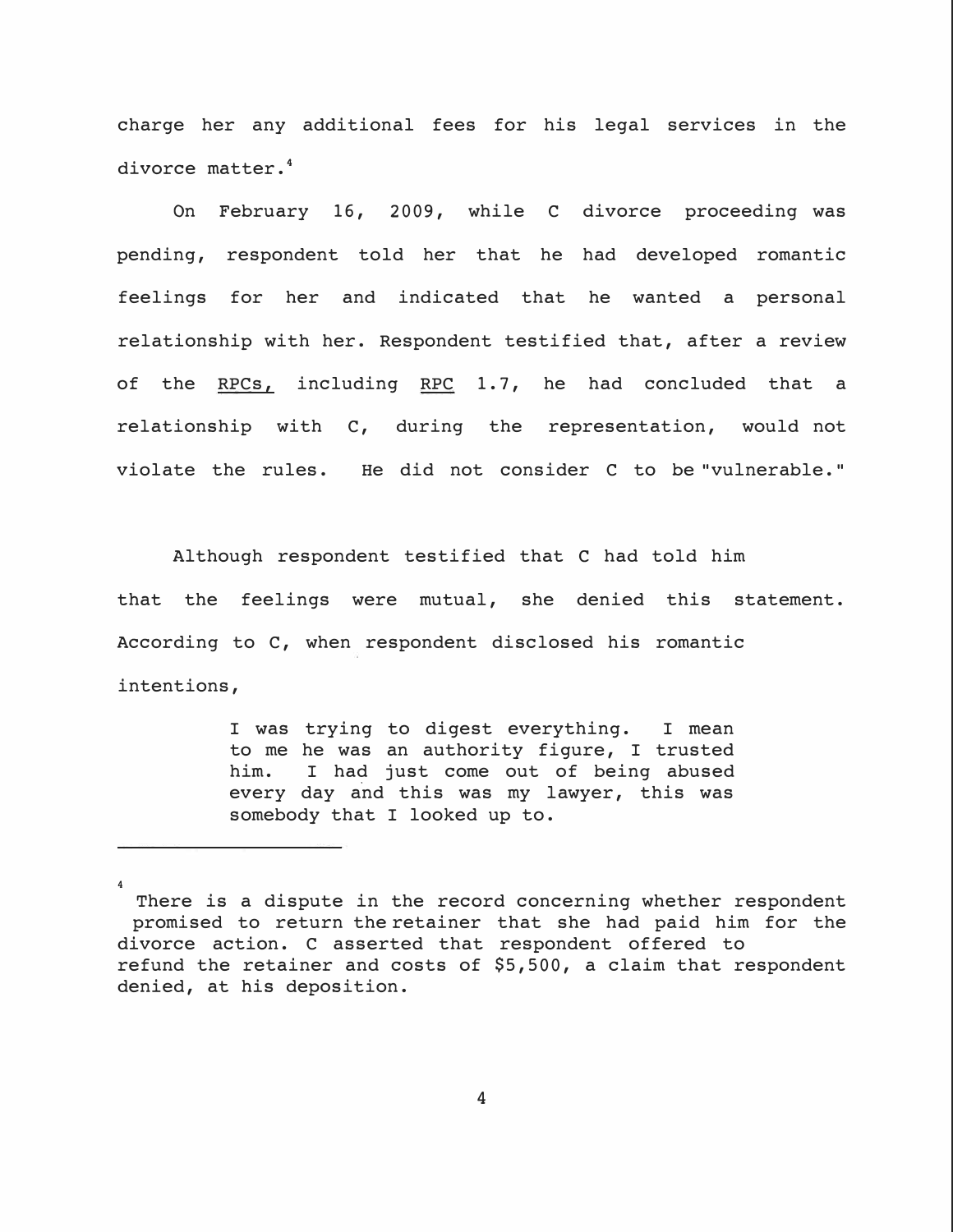And immediately my mind had to go back to two days prior, when he told me I couldn't afford my divorce. And now he's going to handle it for free two days before [sic]. Now, two days later, all of a sudden he wants to be romantic with me and everything was spinning -- is that why he offered to do my divorce for free, to make me feel indebted to him two days later? And I couldn't wrap my mind around everything.

 $[1T73-7$  to  $20.1^5$ 

During Ciccarelli's deposition in the malpractice proceeding, she stated that she "didn't feel that [she] had an option to say, 'No thank you, but don't forget you said you are going' - you know -- 'don't let this affect my case.'" She told respondent that she would "think about it," if he left his wife.

C and respondent did become involved in a personal relationship. They began living together and looked for a house together.

On March 7, 2009, respondent was in the apartment he shared with C, spending an evening with his two children. C was not there. Respondent did not contact C

**<sup>5</sup>**lT refers to the transcript of the DEC hearing on February 4, 2013.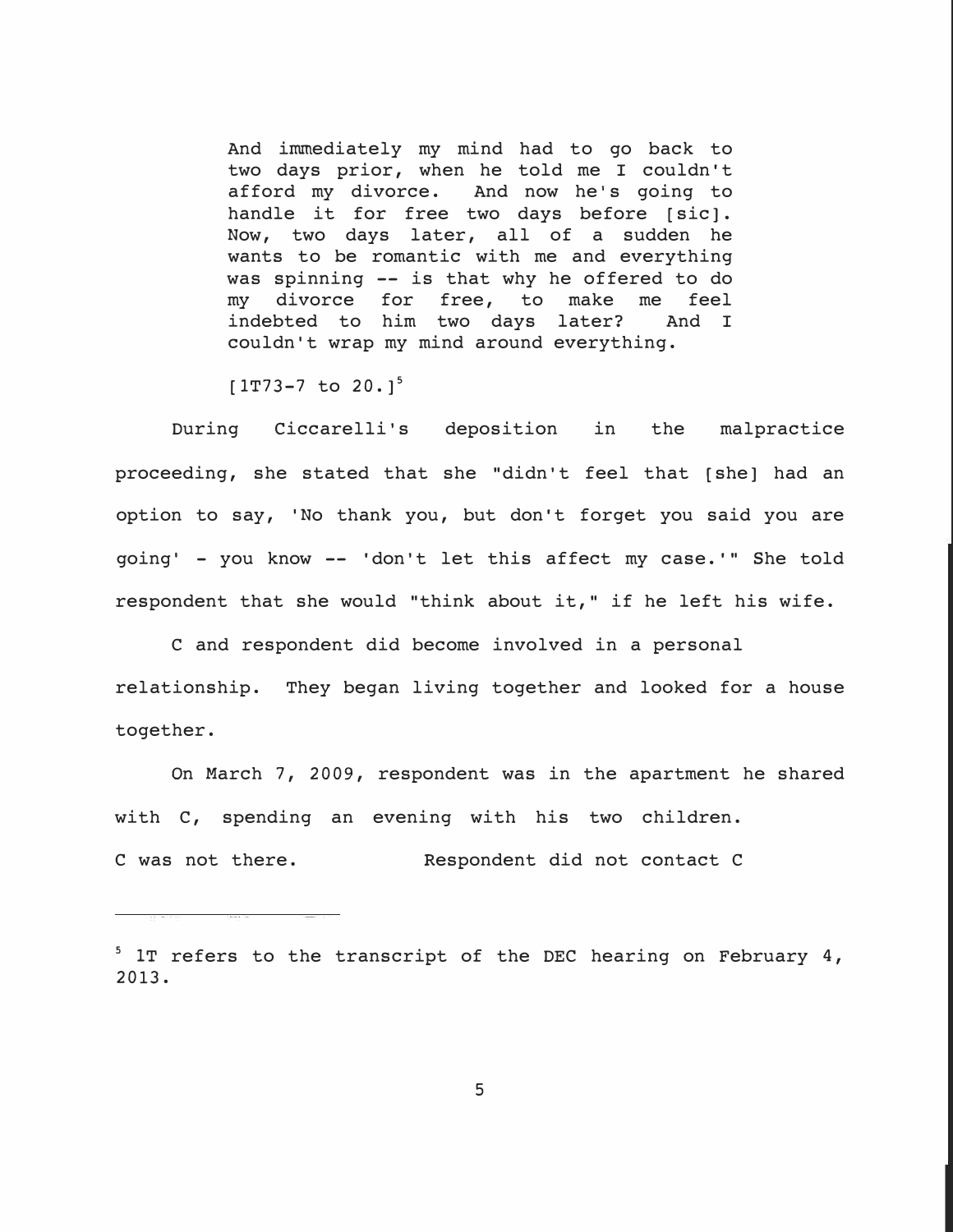during the evening, which he had previously agreed to do. C sent an email message to respondent, at 3:51 a.m. on

Sunday, March 8, 2009, stating, in part:

Also, per our telephone conversation that took place in February (just prior to President's day when you expressed your feelings towards me), you mentioned that you would represent me in the divorce "without taking another penny from me" & in fact, "refund my retainer fee because you were making it your mission to fry the scumbag".<br>I trust those things will still happen. I I trust those things will still happen. saved every email you sent me (including the one prior to you professing your love when you complimented my very essence) as proof<br>of the fact that you initiated an fact that you initiated an inappropriate relationship.

After living through the hell I did with Michael, and you knowing what I endured, for<br>you to then take advantage of my you to then take advantage of my vulnerability and turn around & hurt me when all I ever did was love you & try to make you happy is just sickening.<sup>6</sup> You are the most vile person I've ever met & I don't know how you even live with yourself. You are a sick man and I hope you think about what you lost every day for the rest of your life and for the rest of your boring, unloving, cold & distant relationship with [your wife].

<sup>&</sup>lt;sup>6</sup> The details of Ciccarelli's complaints about respondent's behavior toward her are not relevant to our determination in this matter.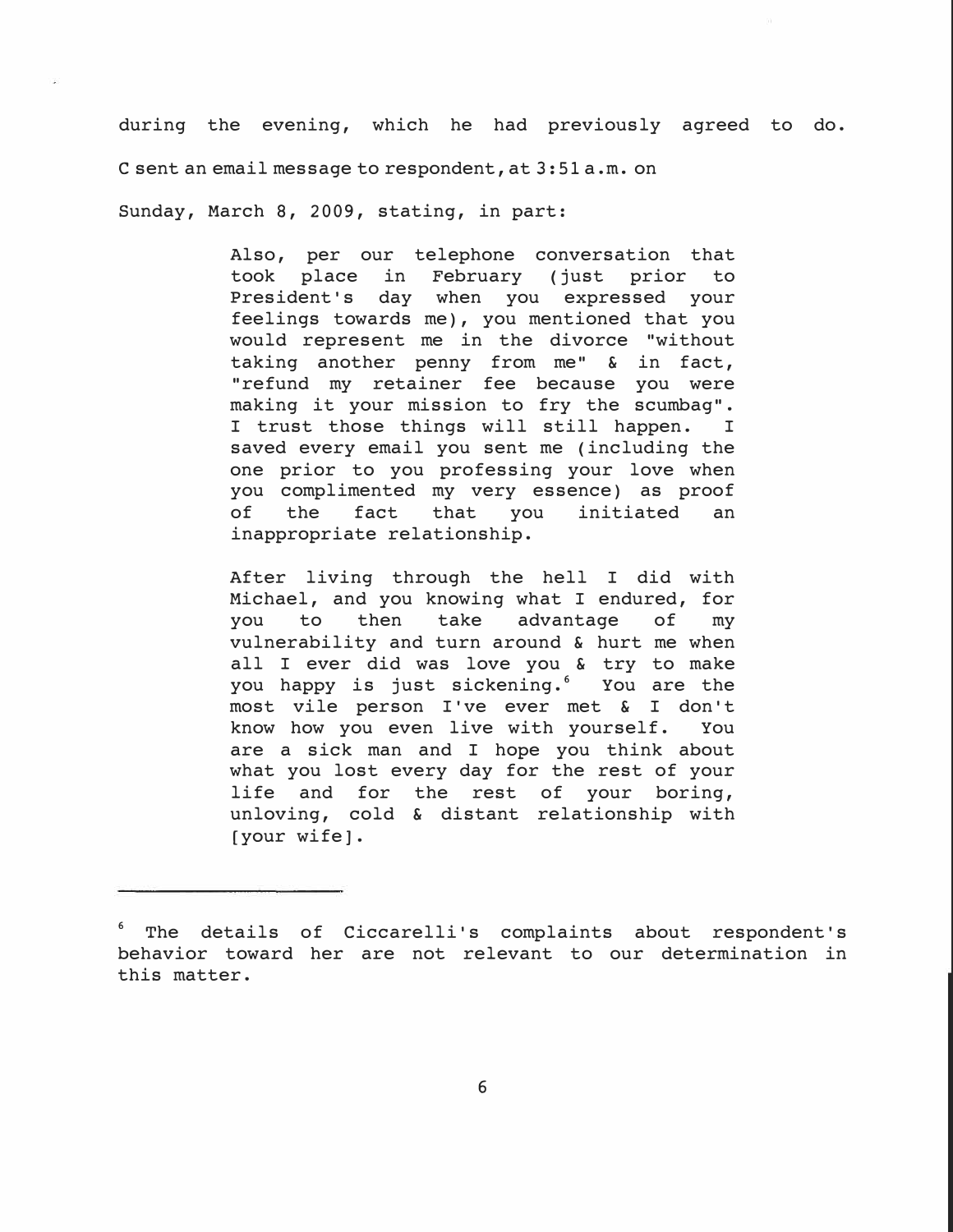I do not want to speak with you and anything you need to tell me regarding my divorce can be done via detailed email or detailed voice<br>mail. I'm assuming that we are still mail. I'm assuming that we are still scheduled for court on Wednesday & I will meet you by security at 8:30 a.m. unless I'm<br>notified otherwise. I will not reply or I will not reply or respond to messages or emails requesting a generic "call back". I hope we don't need to escalate things to the attorney review board because that would be sad.

 $[Ex30.]^7$ ,  $8$ 

C sent a second email message, at 10:05 a.m. that day, stating, in part, "I honestly have NOTHING else to say to you unless it has to do with my divorce."

Despite the change in their relationship, C wanted and expected respondent to continue as her attorney in the divorce proceeding. C testified that, during one of several telephone conversations with respondent that morning, she told him that she wanted him to go to court with her.

**<sup>7</sup>**Ex. 30 is also marked as Exhibit D.

**<sup>8</sup>**  We have included large portions of C emails to respondent in our decision to convey her psychological state and the impact that respondent's actions had on her, as well as the impact that the emails may have had on respondent.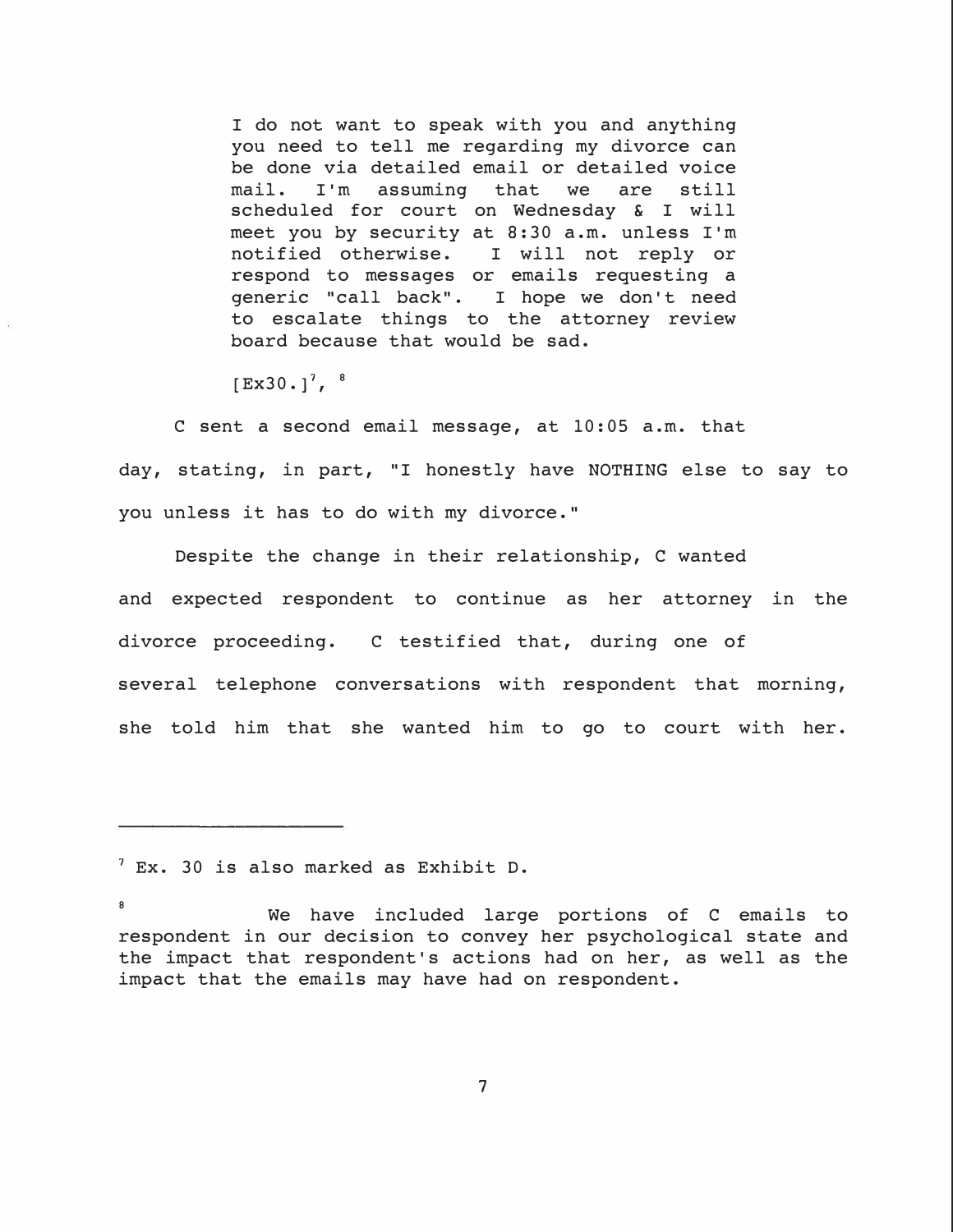C added that she had no money to retain another attorney.

Respondent testified, at his deposition, that he also thought that he could continue to represent C after their break-up. However, at his request, on Monday, March 9, 2009, his associate, Raquel Vallejo, telephoned C to advise her that she would be representing C at an early settlement panel (ESP) scheduled for March 11, 2009. C had never met with or spoken to Vallejo, prior to that date. Although Vallejo had performed no work on C behalf, C did not object to Vallejo' s attending the ESP with her.

During C phone conversation with Vallejo, C questioned whether she would be charged for the representation, in light of respondent's prior statement to her that

he would not charge her for her divorce and Tevis claim. **<sup>9</sup>** Vallejo told C to put her concerns in an email to the firm and that she would consult with respondent. In a March 9,

**9**  In Tevis v. Tevis, 79 N.J. 422 (1979), the Court held that marital tort claims, including injuries resulting from domestic violence, must be joined with a pending divorce action.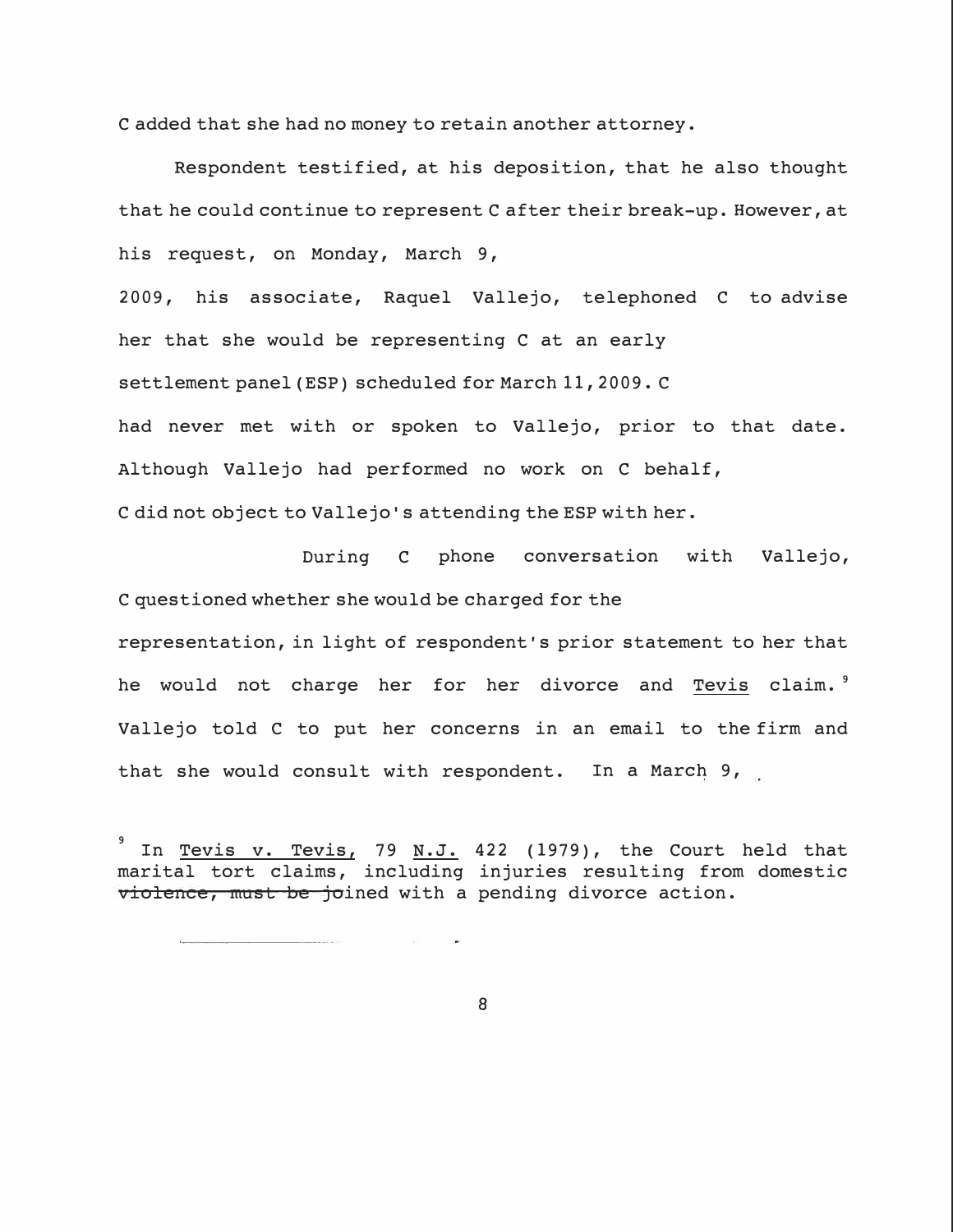2009 email sent to Vallejo at 12:15 p.m. and copied to respondent, C stated, in part:

> During a phone conversation initiated by Mr. Resnick on or about February 13, 2009, he advised me that he would "not take another penny from me" and "would refund my retainer fee of \$5,500" because he felt so strongly that my husband was using his money & power to further bully me, knowing I did not have the resources to fight him back. . . . However, after verbally promising that to me, he put me in a very awkward position a few days later on February 16, 2009 by expressing his true feelings of "having fallen in love with me during the 6 month professional relationship".

> As I mentioned, I am speaking with someone today at 1:30 to learn a little more about my rights as a client with this verbal agreement that Michael Resnick made with me. I am very concerned about what you told me<br>during our conversation today about how during our conversation today about how<br>because of Mr. Resnick expressing his expressing feelings towards me on February 16, 2008 [sic], I am now only able to be represented by his firm through the ESP and then my case would need to be outsourced to another law firm for Tevis due to conflict of interest. This puts me in a very vulnerable situation through no fault of my own. Mr. Resnick should not have expressed his feelings to me prior to the completion of my divorce knowing that it would affect my ability to see it to fruition through his firm via Tevis if he did. It is apparent now that he made the offer to help me financially as a<br>ploy to stir up emotions of gratitude ploy to stir up emotions of towards him just before he initiated his desire for a personal relationship with me. I also feel very vulnerable as a layman/non-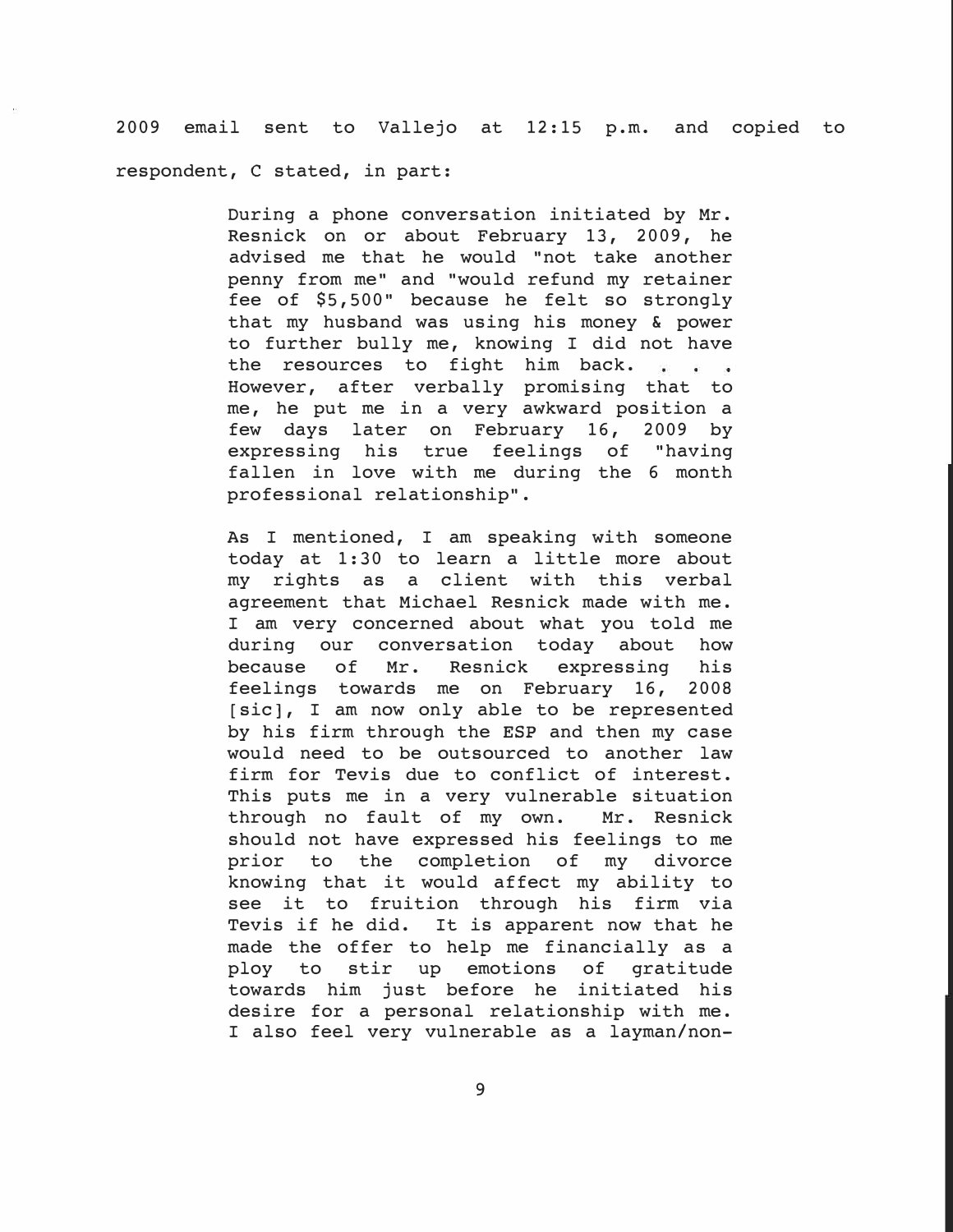attorney with what is going on and to be candid, it feels very unfair to me that because of a poor choice by Mr. Resnick to mix business with pleasure, I am now left hanging. Afterall [sic], it is Mr. Resnick who took an oath of ethics, yet I'm the one suffering.

If you could please confirm all this to be true, I would certainly appreciate it. I'd also like confirmation directly from Mr. Resnick as well for my files.

 $[Ex. 32. ]^{10}$ 

The next day, at 9:53 a .m., C sent another email

to respondent and Vallejo:

Due to the fact that neither of you responded to the email that Raquel [Vallejo] insisted I send yesterday, I do not feel comfortable going to court tomorrow.

Yesterday, Raquel explained that an adjournment is impossible, however, I feel that due to the circumstances of a personal relationship between Mr. Resnick and myself (initiated by Mr. Resnick) it would certainly justify an adjournment.

I honestly didn't expect a reply to the email as I know Mr. Resnick's "psychological games" however, leaving me hanging the day before court is not only disrespectful but also cruel.

 $10$  Ex.32 is also Ex.0.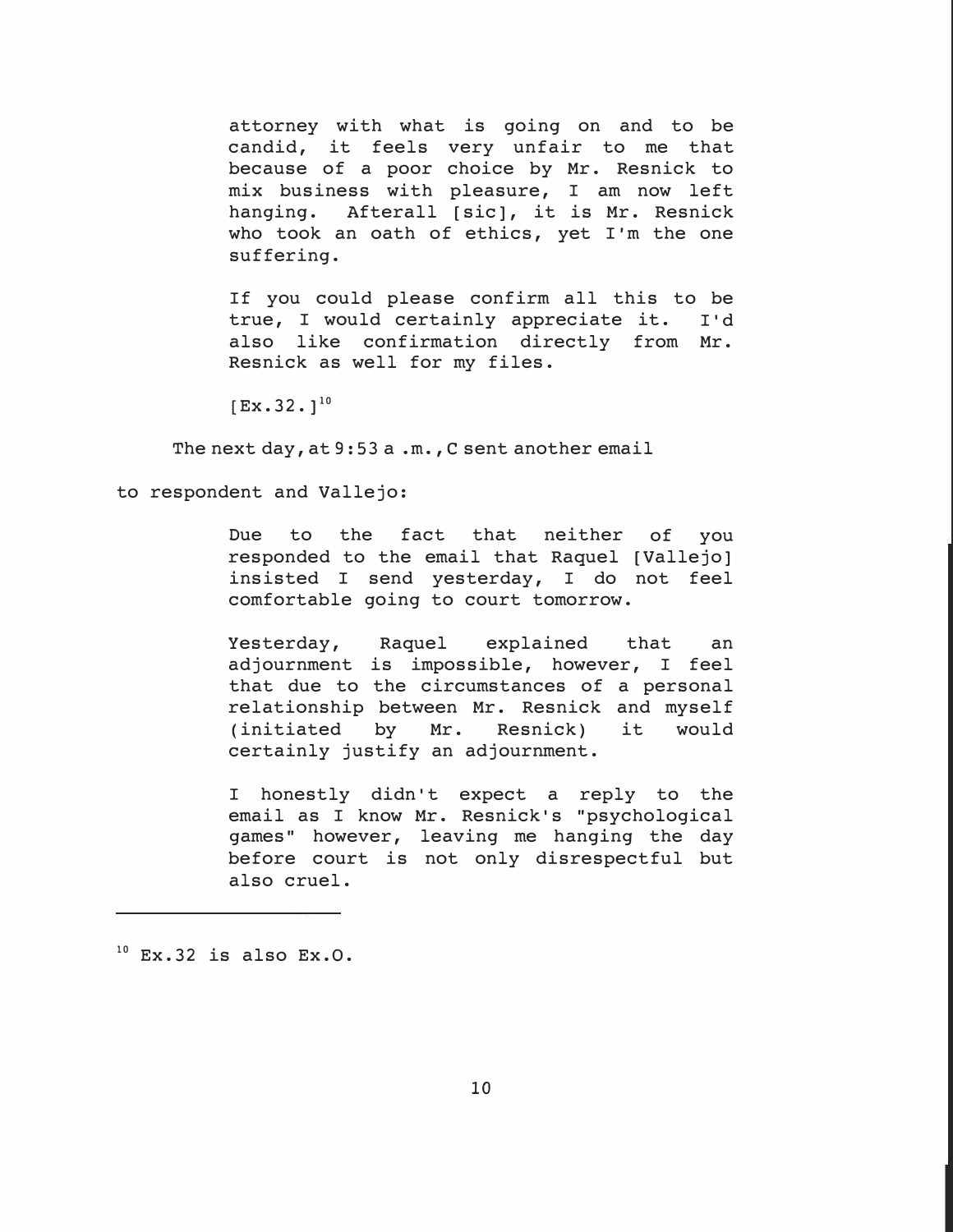I was hoping to fore go [sic] this option, however, at this point, I feel that I have<br>no other recourse but to contact the no other recourse but to contact the<br>Attorney Ethics Grievance Board for Grievance assistance with this matter.

 $[Ex.35.1]^{11}$ 

There is a dispute in the record as to what else Vallejo told C, during their March 9, 2009 conversation. In C March 9, 2009 email, she mentioned a conflict of interest. According to C, Vallejo told her that the firm would not be representing her, after the ESP, "because of the romantic relationship between [respondent] because it was a conflict of interest."

At her deposition in the malpractice proceeding, Vallejo testified that she never told C that she needed to hire

another law firm because of a conflict of interest. The following exchange took place at the deposition between Vallejo and Ciccarelli's attorney:

> Q. Did you have a discussion with [C] ... that she would have to go

 $11$  Ex.35 is also Ex.G.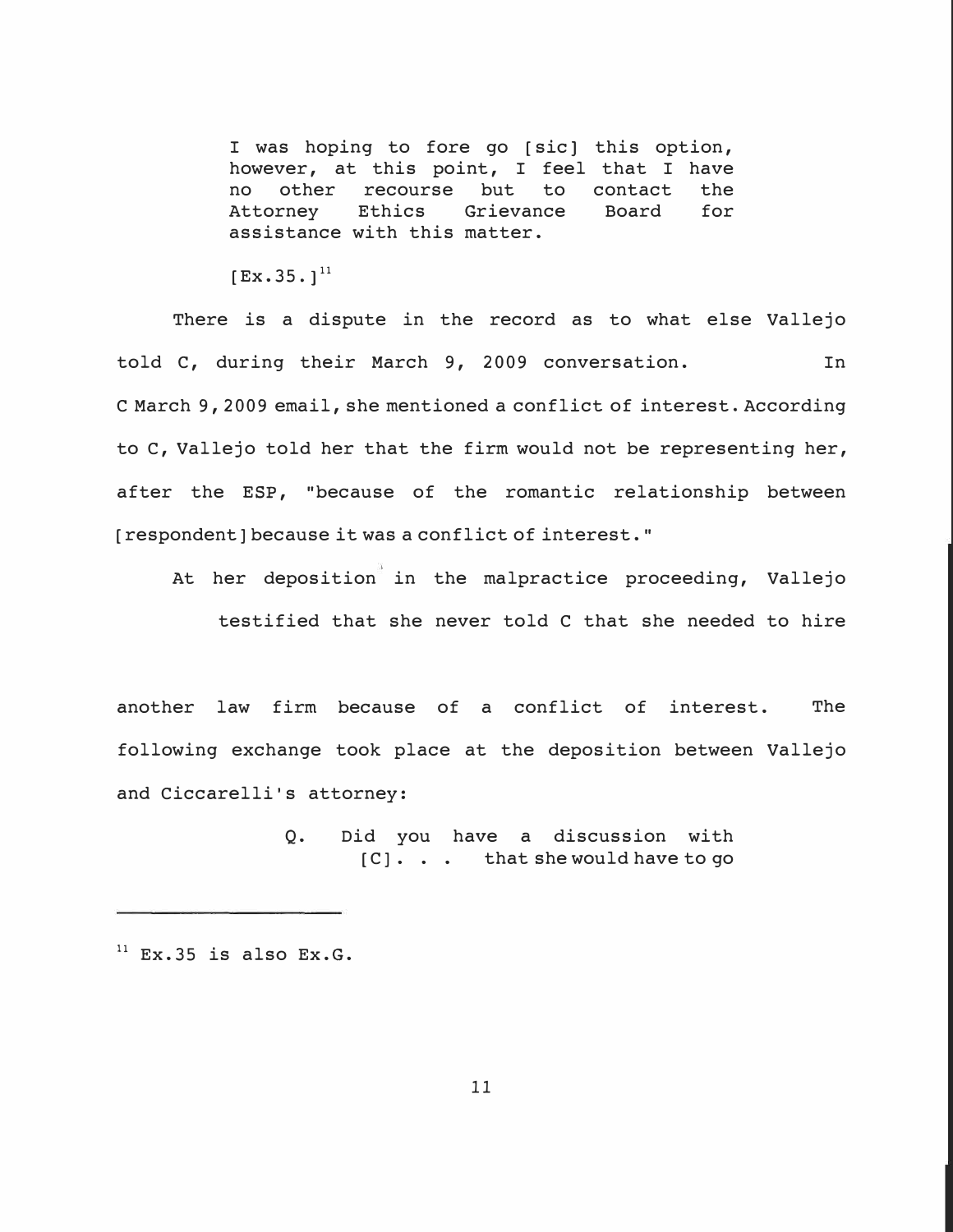to another law firm due to a conflict of interest?

**A. No.**

Q. Is her statement in here false?

A. To the extent that it reads, yes.

0. So you didn't  $-$  so you never used the terminology "conflict of interest" with her?

A. I may have, but not in the context that it's expressed here.

[Ex.F at 26-16 to 27-9.]

At his deposition, respondent testified that, after C had threatened to file a grievance against him and had placed restrictions on how he was to represent her and communicate with her, he had no choice but to withdraw from the representation. In respondent's view, C had undermined his firm's ability to represent her.

Respondent testified further, during his deposition, that he had shown Vallejo the March 9, 2009 emails from C and

> indicated [to Vallejo] that we were placed<br>in an untenable difficult position. That, in an untenable difficult position. one, [C] was threatening to file an ethical [sic] grievance against the firm. That, second, she had imposed restrictions and parameters that inhibited the firm from representing her.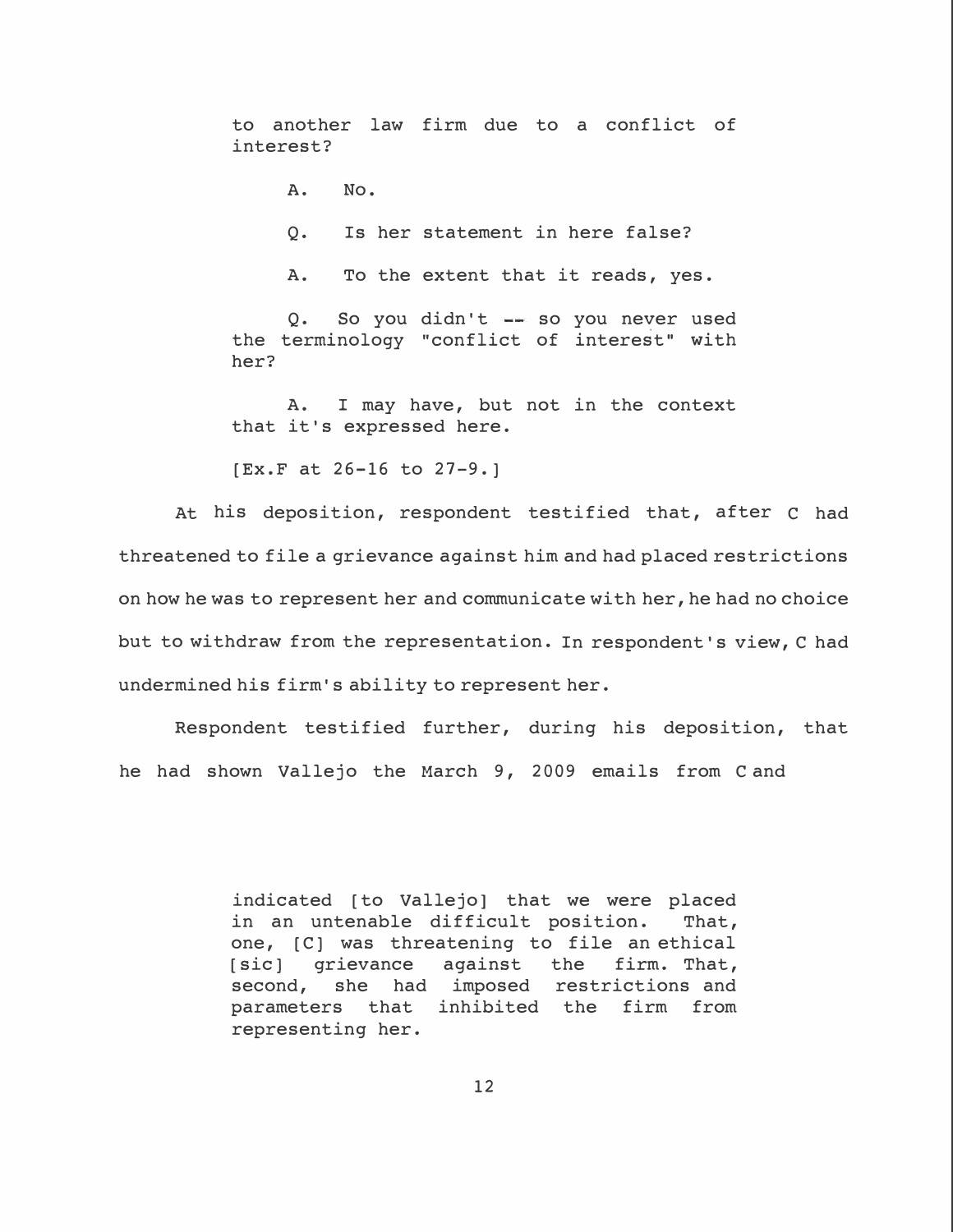And I had indicated to [Vallejo] that<br>because [C] forbade me from because [C] and forbade me from communicating with her, except in the form of e-mail that (Vallejo) was to reach out to [C] and advise [C] that we were no longer in a position to represent her.

(Ex. 53 at 115-5 to 15.]

At the DEC hearing, however, respondent testified somewhat differently, during an exchange with the presenter:

> **Q.** And the purpose of contacting [C] through Ms. Vallejo is to tell her that [Vallejo's] going to go to the ESP with her, correct?

A. Yes.

**Q.** And that after that, your firm is done representing her, right?

**A. No.**

Q. That's not true.

A. That is not true.

**Q.** Isn't it true that [C] placed your firm in an awkward situation and you needed to advise [C] that your firm was done representing her after the ESP?

**A.** If the context of your question is were we placed in the awkward position after she filed the ethics grievance against me on March  $10^{\text{th}}$ , the answer is yes to that.

Q. Okay. Let's turn to P-53, again, page 114, lines 7 through 11. . .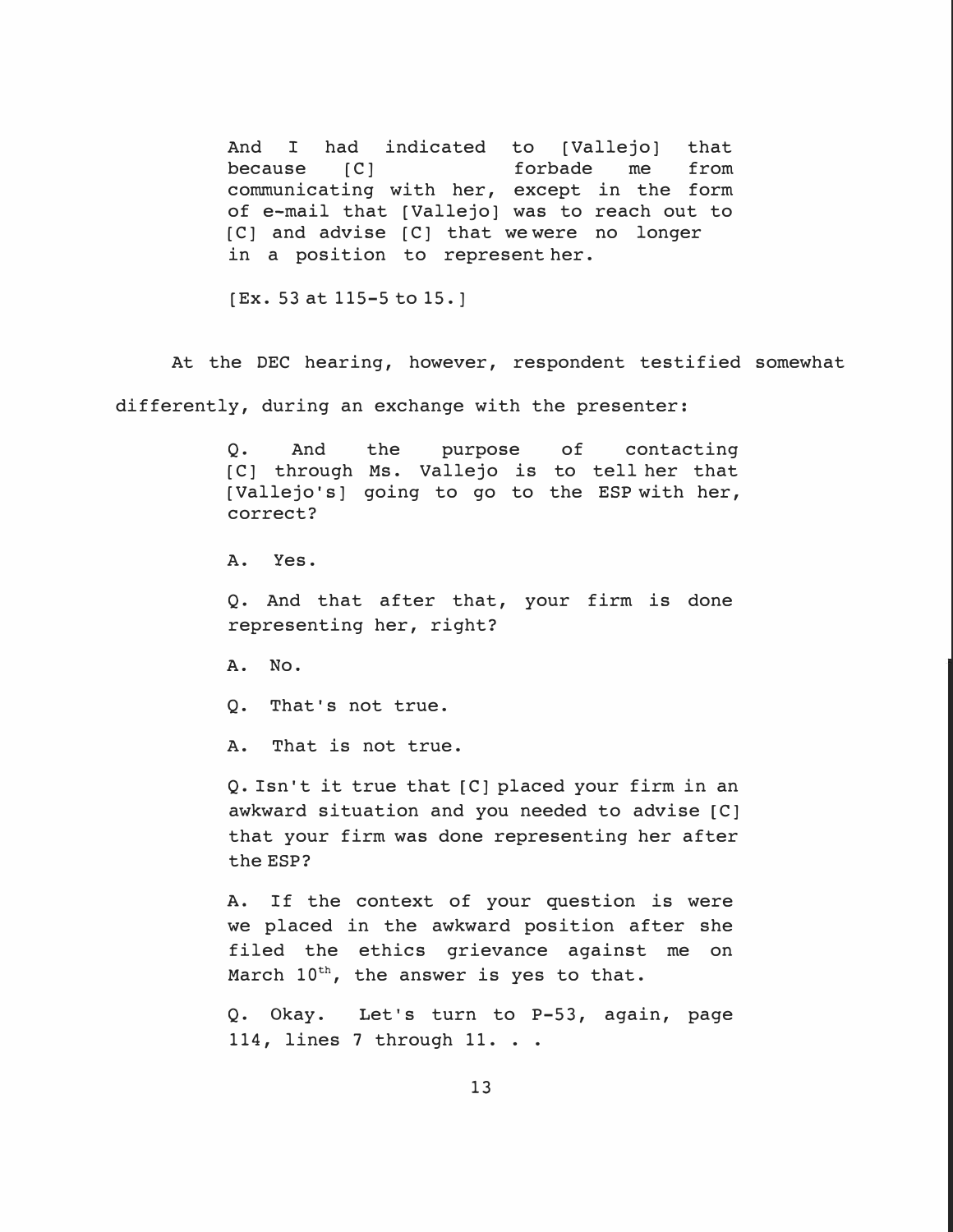Question: Okay. When the relationship formally concluded or [in] anticipation of that, [Vallejo] spoke to [C] about the fact that the firm was getting out of the case, correct? Your answer: Yes.

Now, turn to page 115, lines 2 through 15. What, if anything, did you tell [Vallejo] to say to [C]? Answer: [Vallejo] was to reach out and [sic]  $\ddot{\bullet}$  . The set of  $\ddot{\bullet}$ [C] and advise [C] that we were no longer in a position to represent her.

So I ask you, again, Mr. Resnick, based on your testimony today versus what you testified to in your deposition, which is the truth?

A. Well, the truth is, again, as related to the March  $10^{\text{th}}$  email that I received from Ms. C, when she actually went forward and filed the ethics grievance, that put us in the untenable position. That's what I testified to at my deposition.

Q. You had Ms. Vallejo call her on March  $9<sup>th</sup>$ , we're not talking about March  $10^{\text{th}}$ . And what I asked you before was did you tell Ms. Vallejo to tell [C] that your firm wasn't representing her anymore. You clearly said that you instructed her to do that in your deposition. You testified here today that you never said that?

A. That's correct. It wasn't until the March  $10^{\text{th}}$ email, where Ms. C went forward and filed the grievance.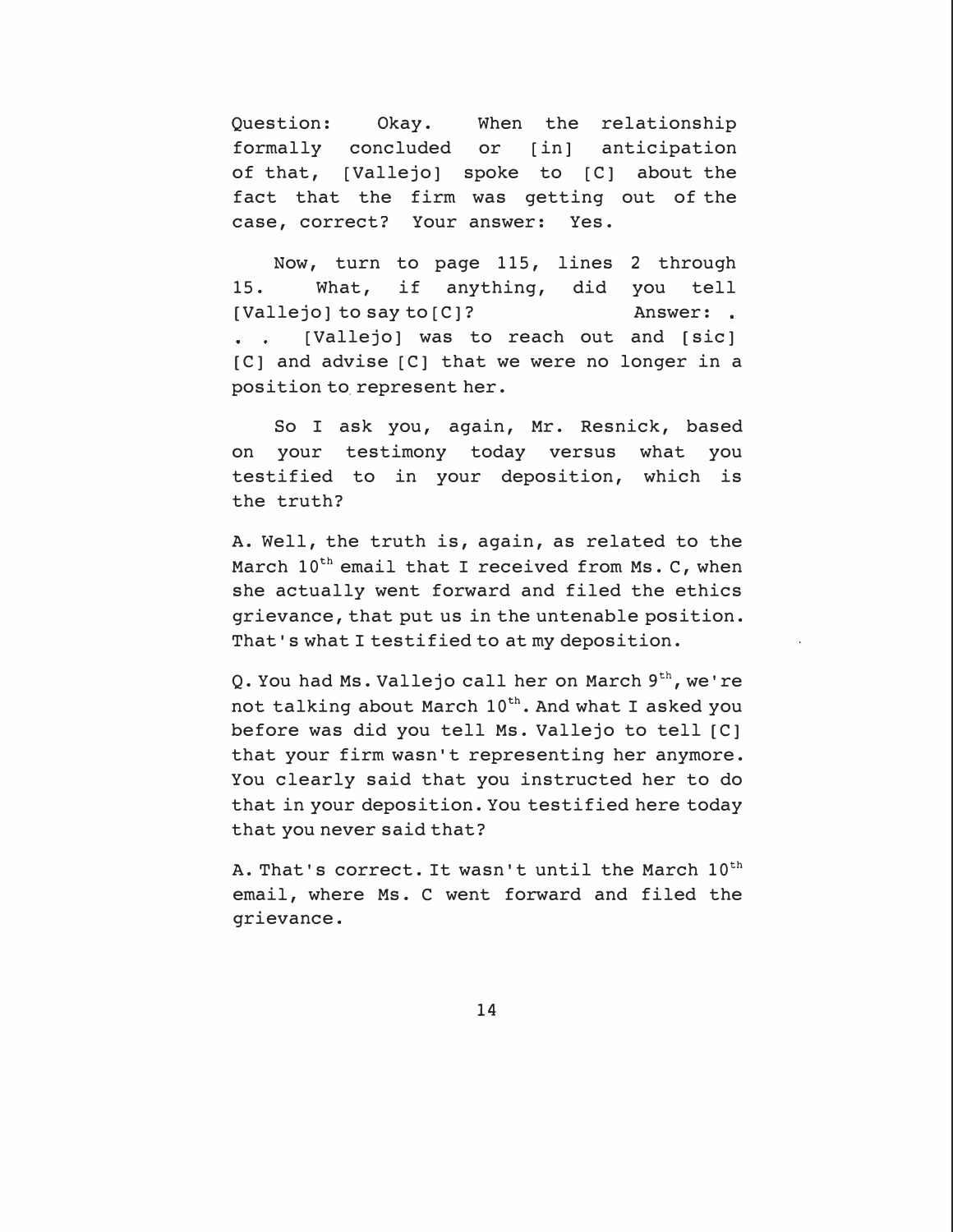Q. So you're saying that in P-32, where [C] sends a confirming email to [Vallejo], and CC's you, that says, I am very concerned about what you told me during our conversation today about how because of Mr. Resnick expressing his feelings toward me on February 16, 2008 [sic], I am now only able to be represented by this firm through the ESP. And then my case would need to be outsourced to another firm for Tevis due to conflict of interest. You' re saying that's incorrect and it's just a coincidence?

A. **I** didn't say it's a coincidence. The question is is it incorrect. That's her statement which is incorrect. That never happened.

Q. You say on March  $10^{\text{th}}$ , an email shows that an ethics grievance had been filed, are you referring to P-35?

A. Yes.

Q. Where does it say that an ethics grievance has already been filed?

A. Final paragraph.

Q. Okay. The paragraph that says **I** was hoping to forego this option, however, at this point, I feel that I have no other recourse but to contact the attorney ethics grievance board for assistance with that matter, that paragraph?

A. That paragraph and the fact that she did file the grievance that day.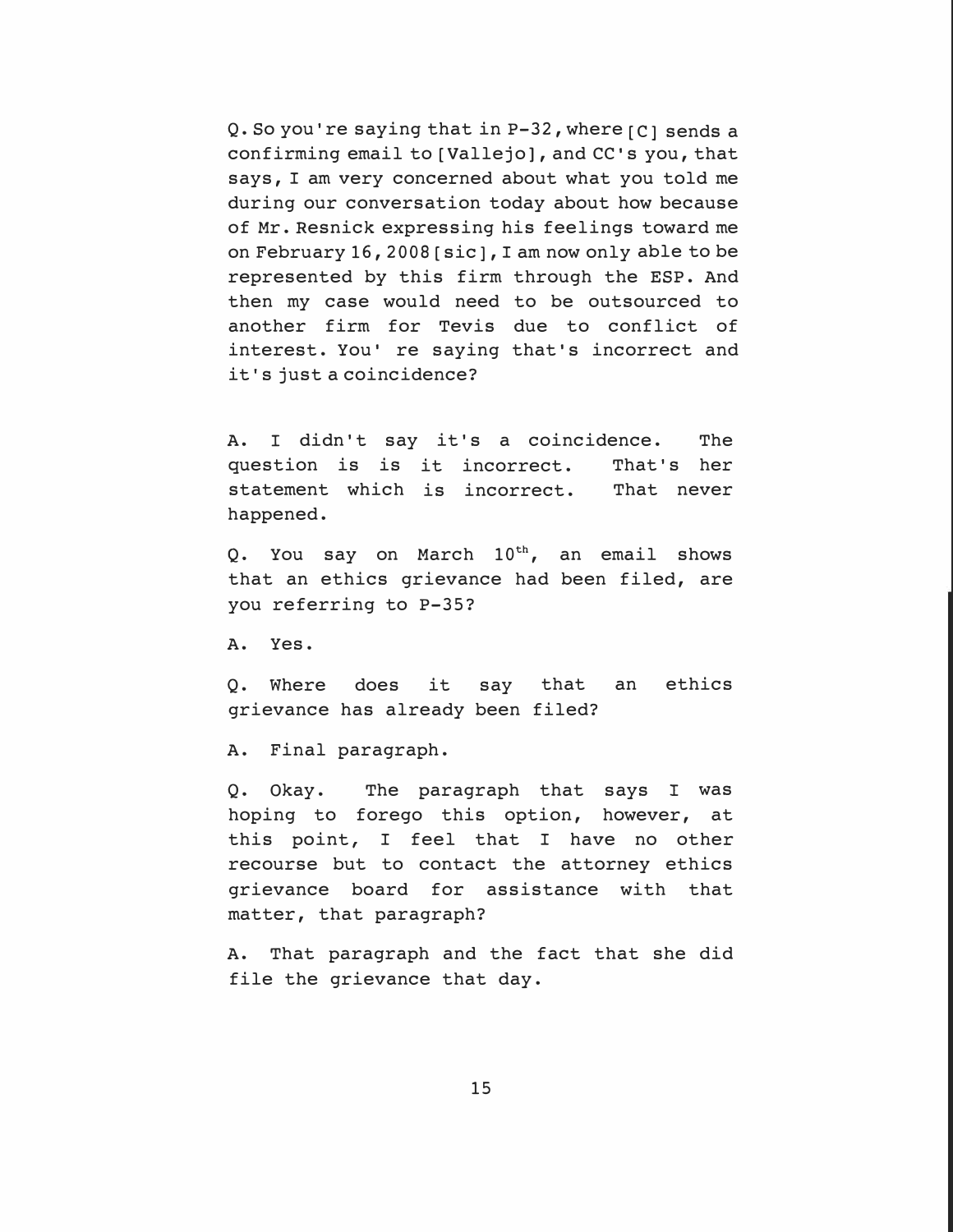Q. You're not clairvoyant though, correct?

 $\ddot{\phantom{1}}$ 

Q. Does this say that I have filed a grievance?

A. It's very clear what it says. I have no other recourse but to contact the attorney ethics grievance board for assistance with this matter. And she did, in fact, file a grievance that day.

Q. You didn't know that she filed a grievance that day, did you?

A. I did not know that at the time. But when I was served a grievance, it showed the date and a time stamp, and she did, approximately two hours after this email was generated.

Q. As of the time you received that email, you did not know for a fact that she filed an attorney grievance?

A. The fact is she filed the grievance that day, [presenter].

[2T133-2 to 137-7.]

By letter dated March 10, 2009 to the Honorable Stephen C. Hansbury, P.J.F.P., respondent requested that the ESP scheduled for the following day be adjourned. Respondent stated that his firm's ability to represent C had been "compromised" and that he had received an email from C requesting an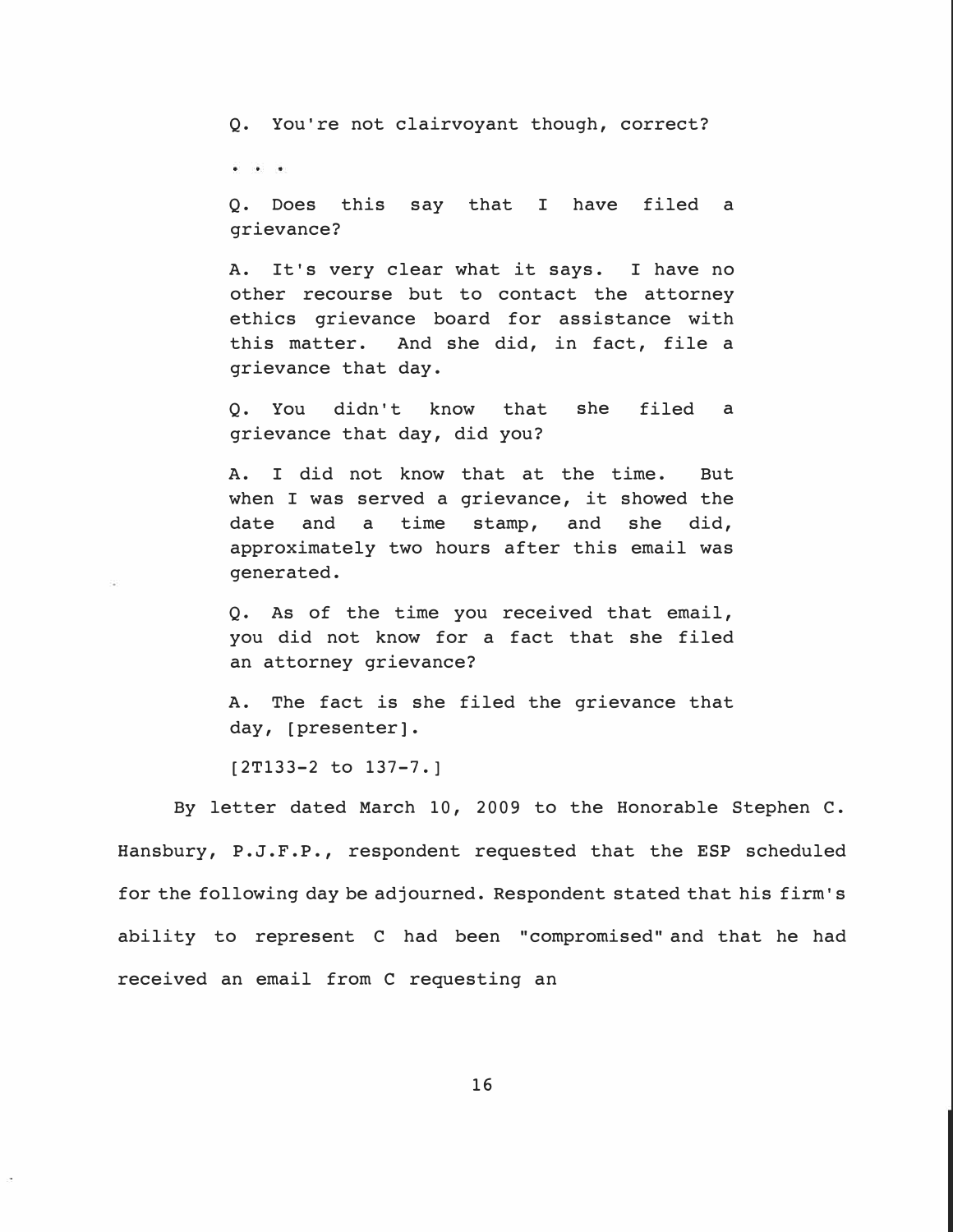**adjournment. Respondent sent a copy of the letter to C and to his adversary. <sup>12</sup>**

**On March** 10, 2009 **at** 10:36 **a.m., C sent the**  following email to respondent:

> **I received your voice mail coincidentally came in within record speed of my email to you notifying you of my intent to contact the Attorney Ethics Grievance Board). (that**

> **I do not feel comfortable speaking to you due to the fact that me ending our romantic relationship on** 3/7/09 **caused me to receive a \_phone call from Raquel on** 3/9/09 **telling me that your firm would no longer represent me in my divorce case after** 3/11/09 **and I**  would need to find another firm. **course did not coincide with what you told me about our relationship not affecting my divorce ( I also have the emails with attachments of court documents regarding my divorce that you forwarded to me during our romantic relationship showing that you were still representing my interest even though we were romantically linked).**

> **In addition to that, when I tried to confirm with her that I would not be billed for her**  time on the  $11^{th}$ , she requested that I send **her an email & she would confirm with a**  reply, however, that did not happen.

**<sup>12</sup>Unbeknownst to respondent, the ESP was going to be adjourned in any event, because Nonio, Ciccarelli's then-husband, was incarcerated.**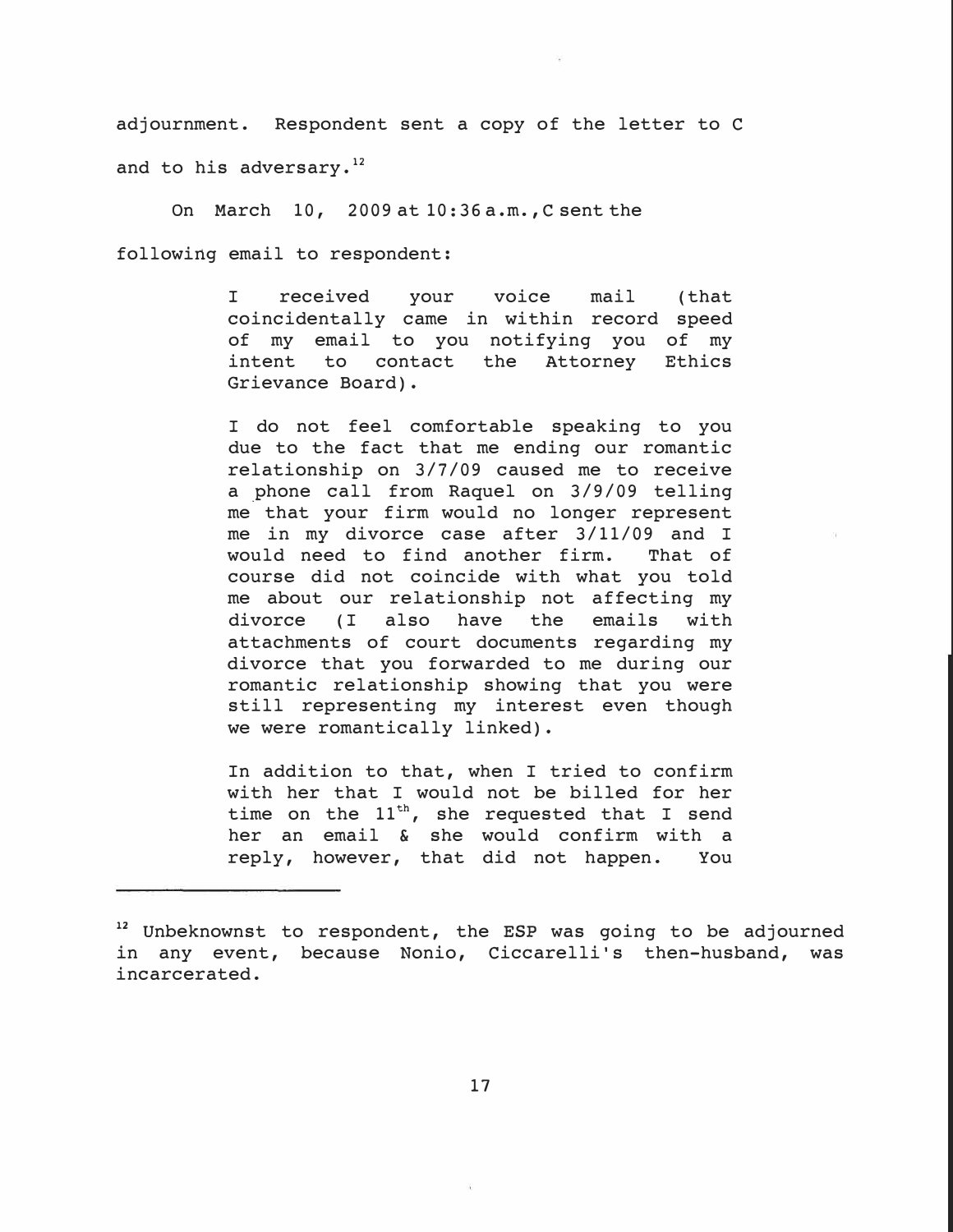did not reply either and you [sic] as you were cc'd on the email.

Since your firm has left me without representation after a choice you made to pursue a romantic relationship with me, I<br>already contacted agencies for help. I am already contacted agencies for help. also aware of a ruling from 1998 against you.

Please confirm that the court has been notified that we will not be there tomorrow. Otherwise, please do not contact me.

I just received your email requesting an adjournment. Please advise if they accept Please advise if they accept the request.

 $[Ex. 36.]$ 

Also on March 10, 2009, respondent made an appointment to meet with Judge Hansbury. He explained that, in light of Ciccarelli's March 10, 2009, 9:53 email, she was no longer just threatening to file an ethics grievance, but had actually filed it. $13$  Thus, he sought guidance from Judge Hansbury about how to "proceed," that is, about "[t]he steps that should be undertaken to be relieved as counsel."

 $13$  It is unclear where the time of respondent's call to Judge Hansbury falls in the sequence of letters and emails on that day.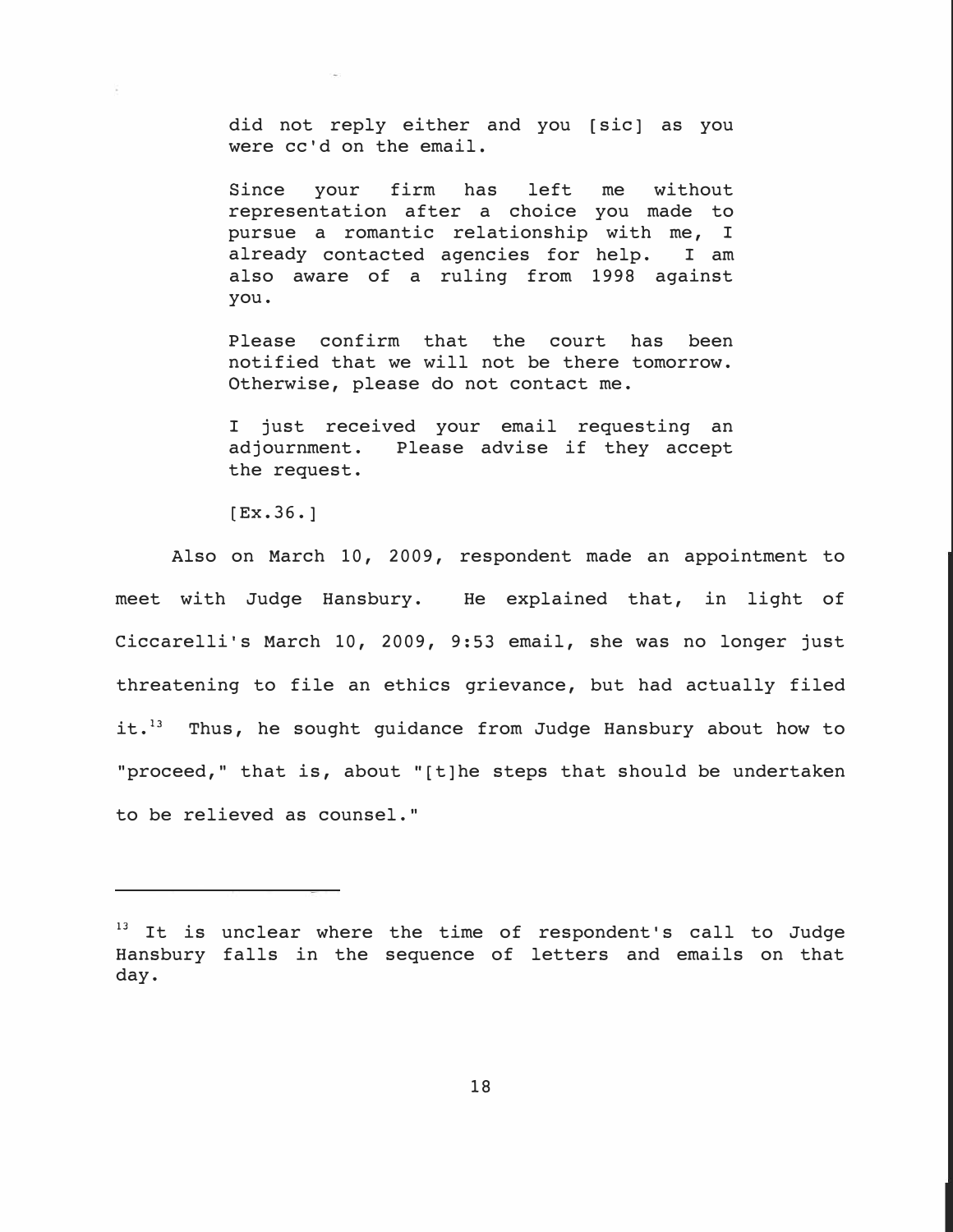Respondent and Judge Hansbury met on March 10, 2009, at approximately 4:45 p.m. Respondent conceded that he did not notify C or opposing counsel that he would be speaking with the judge. During their meeting, respondent advised Judge Hansbury of his relationship with C, "the ethics issues," and her March 10, 2009 email. He added that his ability to represent her had been compromised. Judge Hansbury then instructed respondent to hand-deliver a letter to him, seeking to withdraw from the case.

On March 11, 2009, respondent submitted a letter to Judge Hansbury, requesting permission to withdraw as Ciccarelli's counsel. $^{14}$  He did not send a copy of the letter to C and his adversary. In his letter, respondent stated, "Yesterday

[C] transmitted two (2) emails advising she contacted the Office of Attorney Ethics (OAE) with the intent to file a grievance against me." He also stated that it was his "reasonable belief" that C was obtaining substitute counsel.

14

Respondent's letter to Judge Hansbury noted that the ESP had been re-scheduled for April 8, 2009.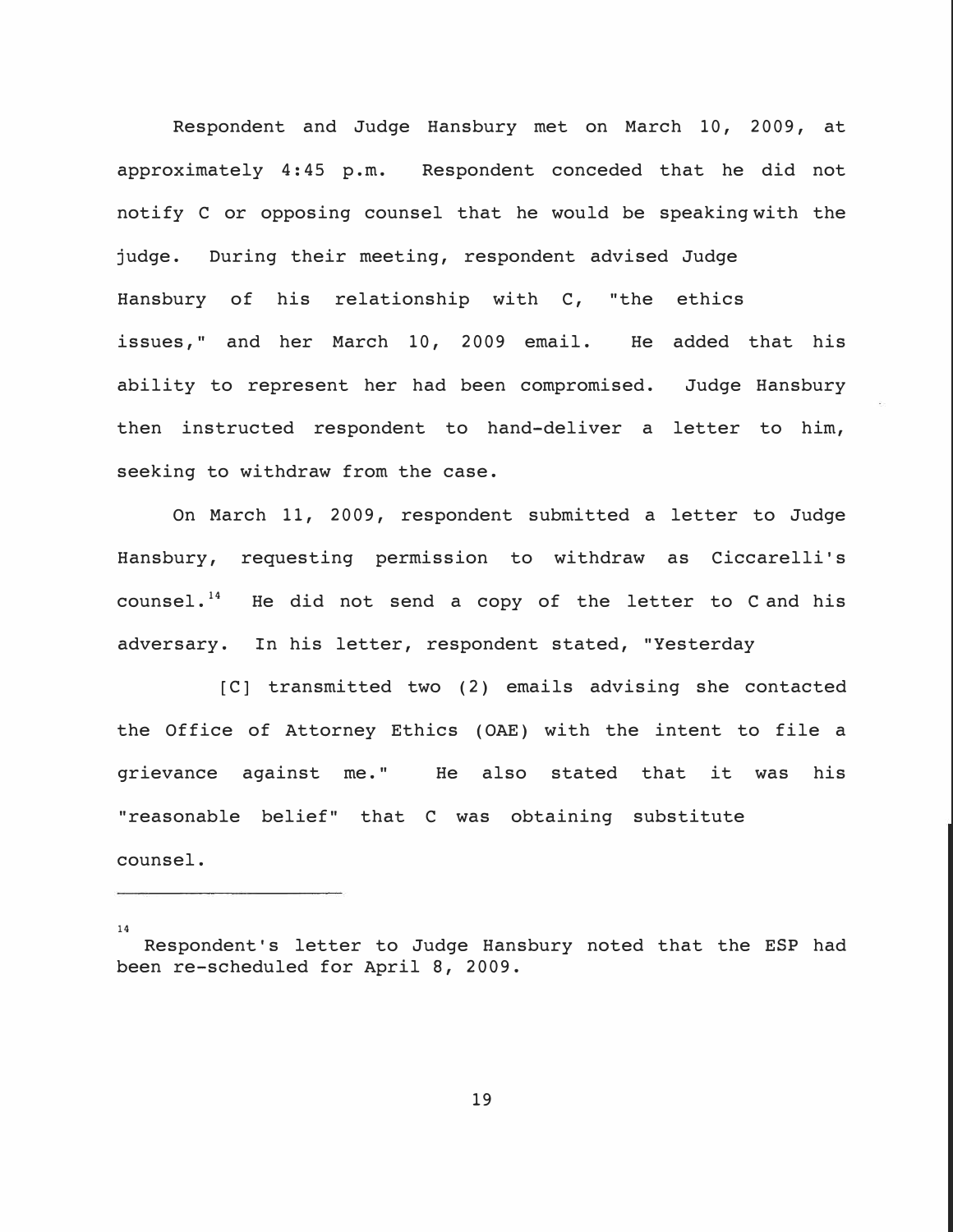Judge Hansbury granted respondent's request. On March 11, 2009, respondent informed his adversary that he had withdrawn from the case. On the same day, respondent forwarded C file to her. He advised her that he had resigned as her counsel of record and that she had been designated as acting pro se.

As previously noted, respondent had represented C pro bono in obtaining a final restraining order against N, C then-husband. N appealed the order. At the ethics hearing, questions were raised on whether respondent's pro bono representation was ongoing, during the time that he and C were romantically involved. Respondent's counsel took the position that respondent did not represent C in the appeal . The presenter argued otherwise. C, too, told the hearing panel that respondent was representing her in connection with N appeal.

In any event, on March 6, 2009, N counsel sent a letter to the appellate division, copied to respondent, withdrawing the appeal. On March 10, 2009, respondent received the letter, which he forwarded to C on March 11, 2009.

C ethics grievance against respondent was dated March 10, 2009 and was date-stamped March 11, 2009. C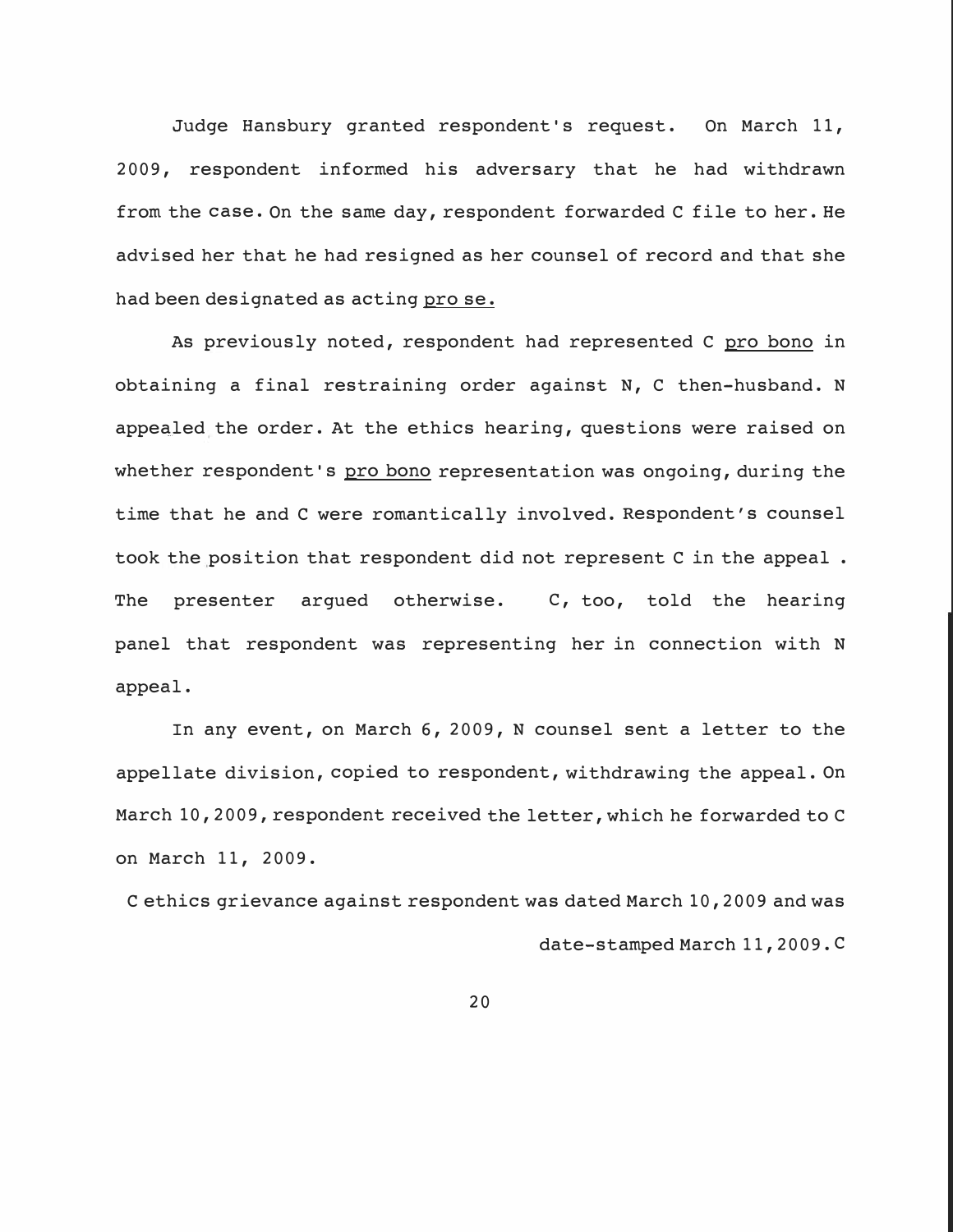testified that she filed the grievance only because neither respondent nor Vallejo was getting back to her. Even after she had filed the grievance, C wanted respondent to remain as her attorney. She testified that, had she known that respondent was going to approach Judge Hansbury about withdrawing from her case, she would have objected to respondent's request.

On March 30, 2009, C filed a malpractice claim against respondent.

represented by another attorney at that proceeding. C was divorced on May 6, 2009. was She Although substitute counsel signed the March 27, 2009 property settlement agreement, C testified that she was forced to negotiate the terms of the divorce herself. She also testified that she was forced to drop her Tevis claim against Nonio, because she did not have counsel and did not know how to proceed on her own.

The presenter urged the DEC to recommend a six-month suspension. Respondent's counsel suggested that, if it is found that respondent violated any RPC, no more than a reprimand should be imposed.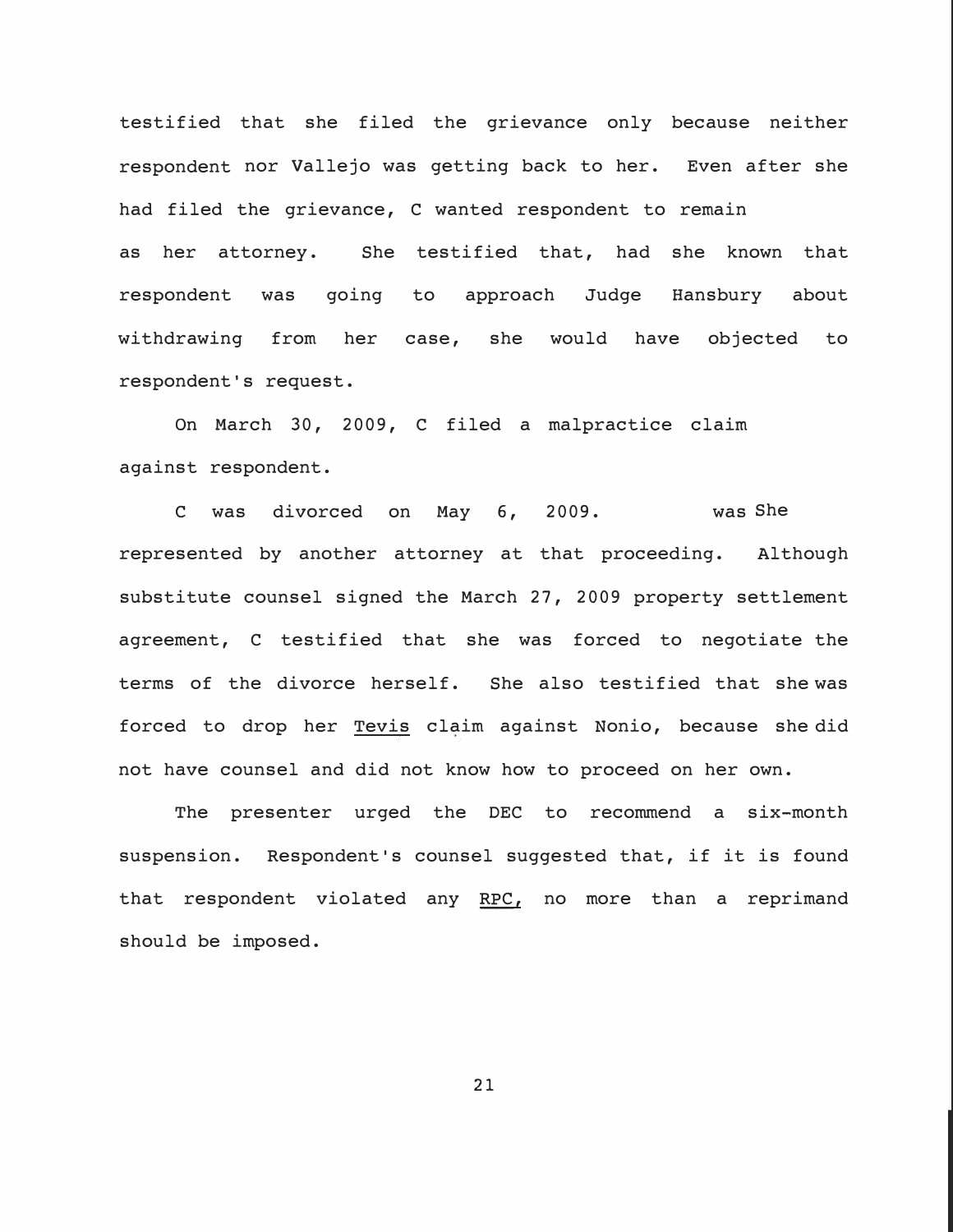The DEC concluded that respondent violated each of the charged RPCs, that is, RPC  $1.7(a)(2)$ , RPC  $1.16(d)$ , RPC  $3.5(b)$ , **RPC 8.4(a), and RPC 8.4(d).** 

As to RPC 3.S(b), the DEC found that

[t)here appear[ed) to be no legitimate reason why Respondent approached Judge Hansbury with his problem other than he was the Assignment Judge who could grant the relief that Respondent was seeking. Judge Hansbury was not the judge assigned to his case nor a close friend or former colleague of Respondent. It appears that Respondent<br>simply panicked. Respondent could and Respondent could and should have sought the advice of a trusted colleague with respect to his duty to withdraw as counsel for Grievant immediately while following the New Jersey Rules of Practice.

[HPR10.]<sup>15</sup>

The DEC remarked that respondent had not disclosed to either C or his adversary that he had oral and written ex parte communications with Judge Hansbury or that he had sought to be relieved as counsel. The DEC found that Judge Hansbury's relaxation of the procedural rules, by allowing respondent to withdraw from the representation without a formal

<sup>&</sup>lt;sup>15</sup> HPR refers to the hearing panel report.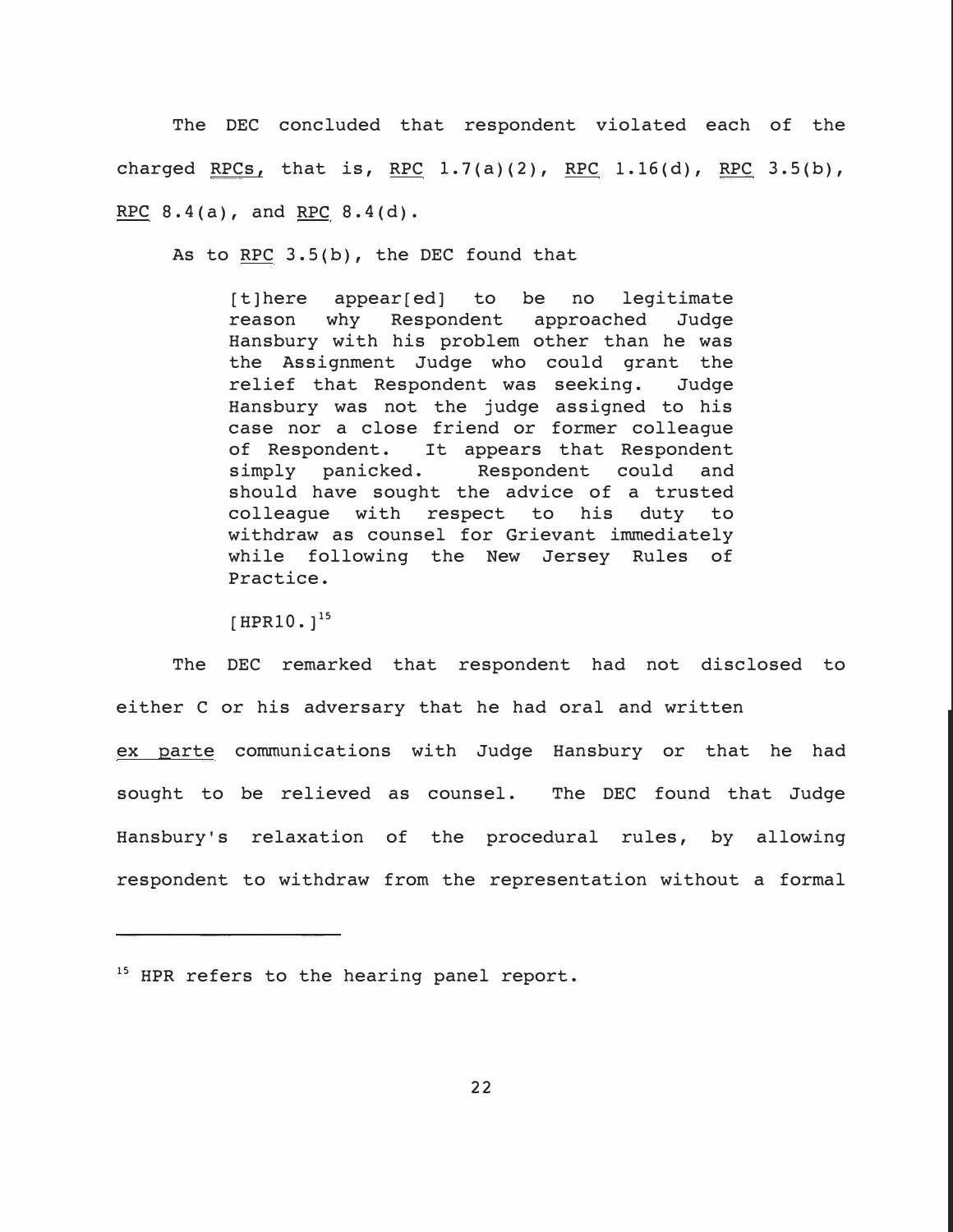motion, did not excuse respondent's failure to notify C and his adversary of his intentions and of his ex parte communication.

As to RPC 1.16(d), the DEC noted that respondent sought to withdraw from the representation only after C threatened to contact disciplinary authorities and that he did not take required steps to protect her interests, such as advising her of his intentions and providing notice to her to allow her sufficient time to seek substitute counsel for the ESP.

As to  $RPC$  1.7(a)(2), in the DEC's view,

[b]y entering into an intimate romantic<br>relationship with Grievant, Respondent Grievant, Respondent assumed the risk that his representation would be materially affected by his personal interest in Grievant, either because the<br>soundness of his judgment might be judgment might be encumbered by his romantic feelings for Grievant, or, if and when the relationship<br>deteriorated, his judgment might be deteriorated, adversely affected by either his or his client's animosity and "negative" feelings.

**[HPR13.]** 

The DEC pointed out that, although respondent claimed that his representation of C in the pro bono matter had concluded and that he did not continue to represent her in the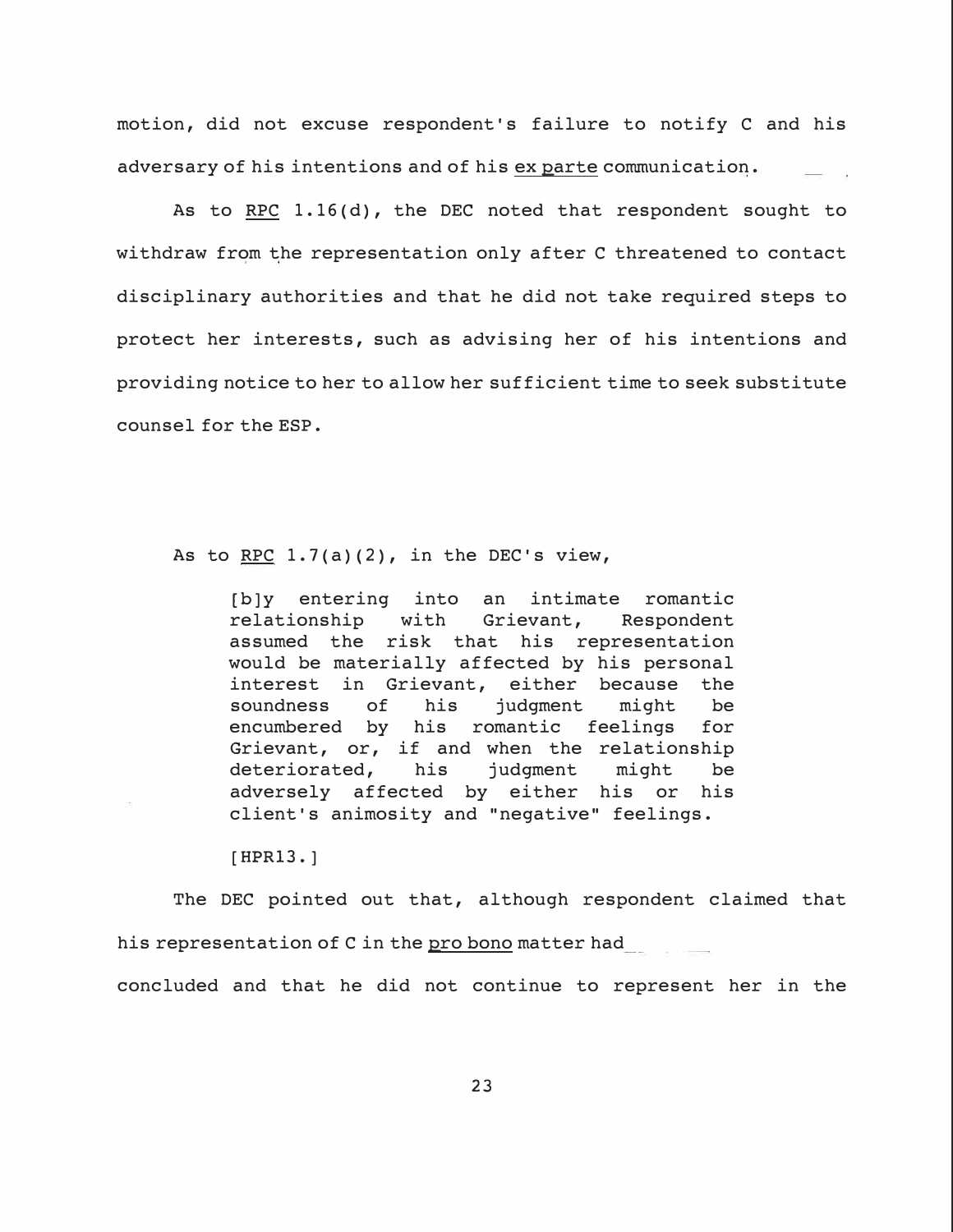appeal of the restraining order, he was "unable to prove [his claim] with documentary evidence or any persuasive testimony."

The DEC cited  $In$  re Warren, 214  $M.J. 1$  (2013), where the Court reprimanded a public defender who had engaged in a sexual relationship with his client and then terminated the representation. There, although there was a significant risk that Warren's representation of his client would be materially affected by his personal interest in her, he, nevertheless, began and then continued the relationship. The DEC found that respondent, too, took a risk, when he chose to become romantically involved with C, while her divorce action was pending:

> The manner in which Grievant came to seek<br>Respondent's representation, coupled with Respondent's representation, coupled Respondent's belief that Grievant had been abused by her ex-husband, and Respondent's knowledge that Grievant was indebted to him given his promise of waiver of his fees, and saw him as an authority figure in her life,<br>should have heightened Respondent's heightened Respondent's sensibilities as an officer of the court, and urged him to proceed with great caution<br>relative to his romantic interest in romantic interest in Grievant. There is no reason why Respondent could not have, or should not have, waited until the conclusion of the divorce action before becoming romantically involved with<br>Grievant. Nor is there any reason why Nor is there any reason why Respondent, if compelled to begin a romantic<br>relationship with Grievant during the relationship with Grievant during the<br>pendency of the divorce action, did not pendency of the divorce action,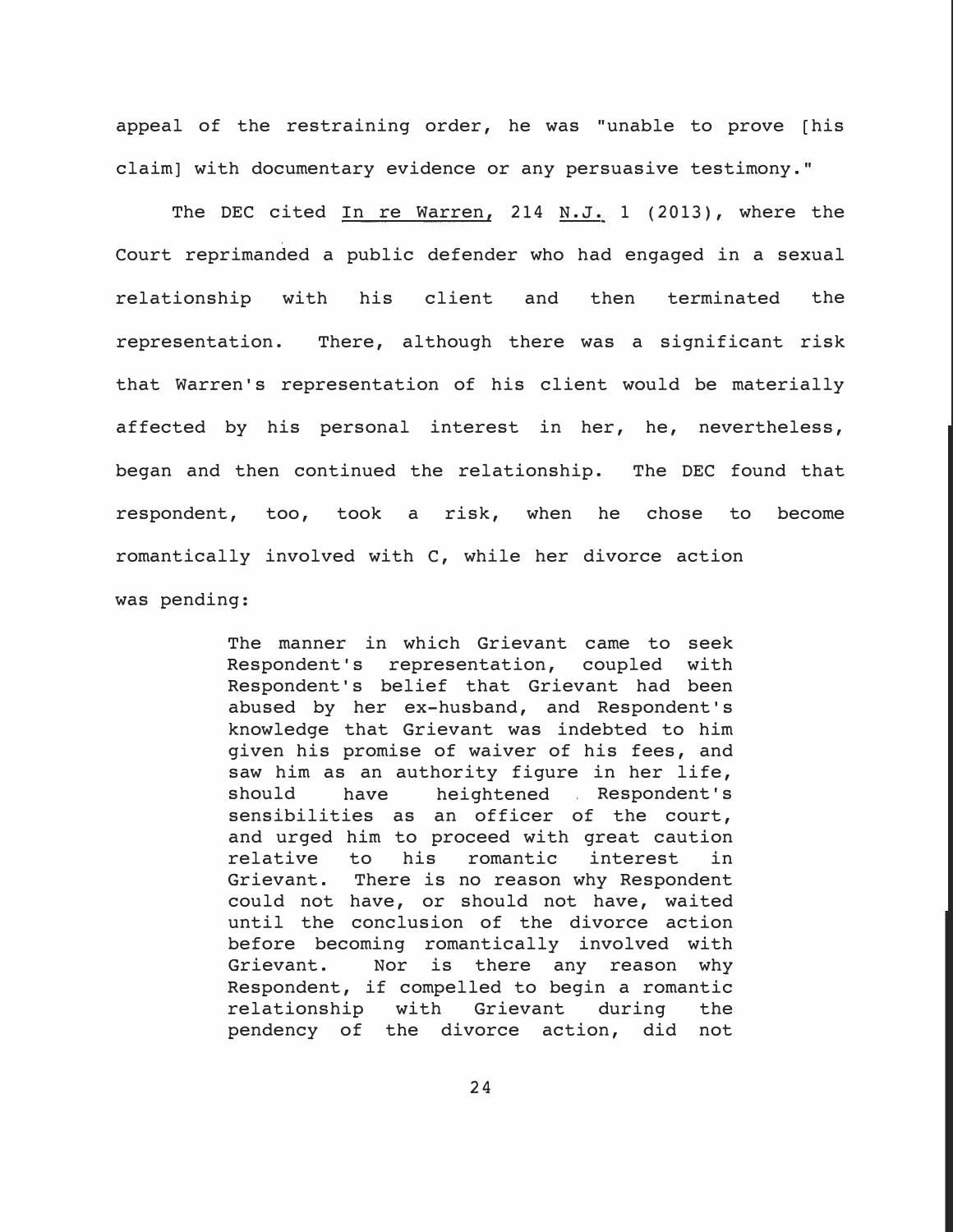consult with Grievant about withdrawing as her counsel because of the conflicts, and then withdraw as her counsel, and assisted Grievant in securing substitute counsel for the remainder of the matter. By failing to<br>take any of these prudent actions, prudent Respondent assumed enormous risks - not only did he risk jeopardizing his ability to represent his client with the decorum, objectivity and impartiality required, but he risked his legal career.

[HPR14-HPR15.]

As to RPC 8.4(d), the DEC was mindful that C was initially assigned to respondent as a pro bono client by JBWS. Thus, the DEC looked to In re Liebowitz, 104 N.J. 175 (1985) where, as here, the assigned attorney attempted to have a sexual relationship with an assigned client. The Court stated that " [a] n assigned client could reasonably infer that a failure to accede to Respondent's desires would adversely impact on her legal representation" Id. at 180.

Whether respondent had completed his bono pro representation of C, prior to beginning their romantic relationship, was "not as relevant to the Panel's determination as the fact that the origin of this attorney-client relationship was in connection with an assigned pro bono matter involving domestic violence. " The DEC, thus, concluded that respondent engaged in conduct prejudicial to the administration of justice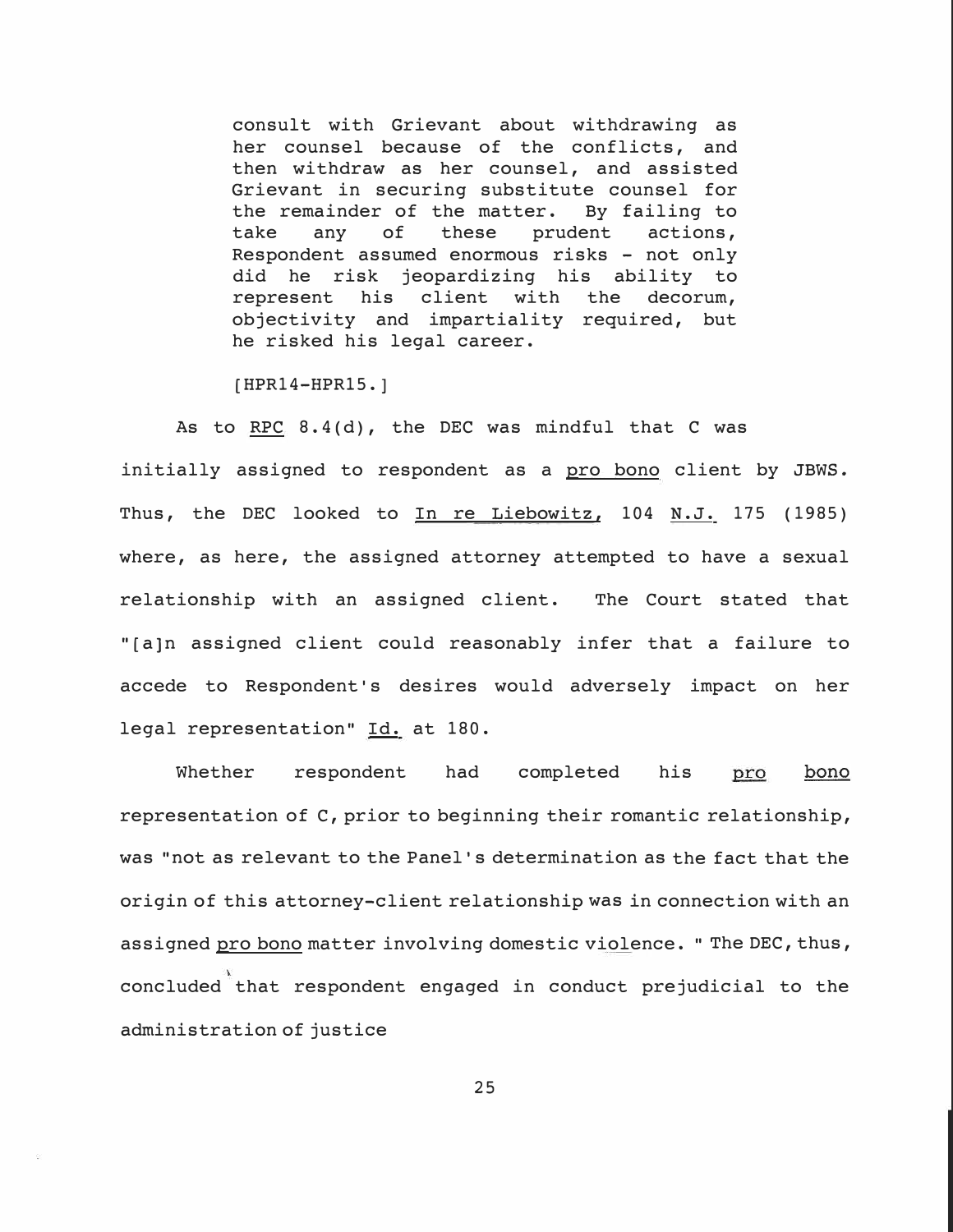**( RPC 8. 4 ( d} } , by engaging in a romantic relationship with a client who had been referred to him by JBWS and continuing the relationship while he was representing her in her divorce proceeding.** 

**The DEC also found that, because respondent "flagrantly violated" RPC 1.7, RPC 1.16, and RPC 3.5, he violated RPC 8.4 (presumably (a)).** 

**As to the measure of discipline, the DEC considered, in aggravation, respondent's prior reprimand and his "complete lack of remorse" for his ex parte communications and the improper termination of the representation. The DEC found respondent's prior discipline "particularly influential in light of the charges in this present matter, namely, the flagrant disregard Respondent has shown for the rules pertaining to ex parte communications and the manner of his improper withdrawal as**  Grievant's counsel."<sup>16</sup> As to the lack of remorse, the DEC noted **that respondent "essentially took the position that 'the judge told me to do it, ' when that so clearly was neither the case,** 

<sup>16</sup>**It is unclear why the DEC found that respondent's unrelated prior discipline was "particularly influential."**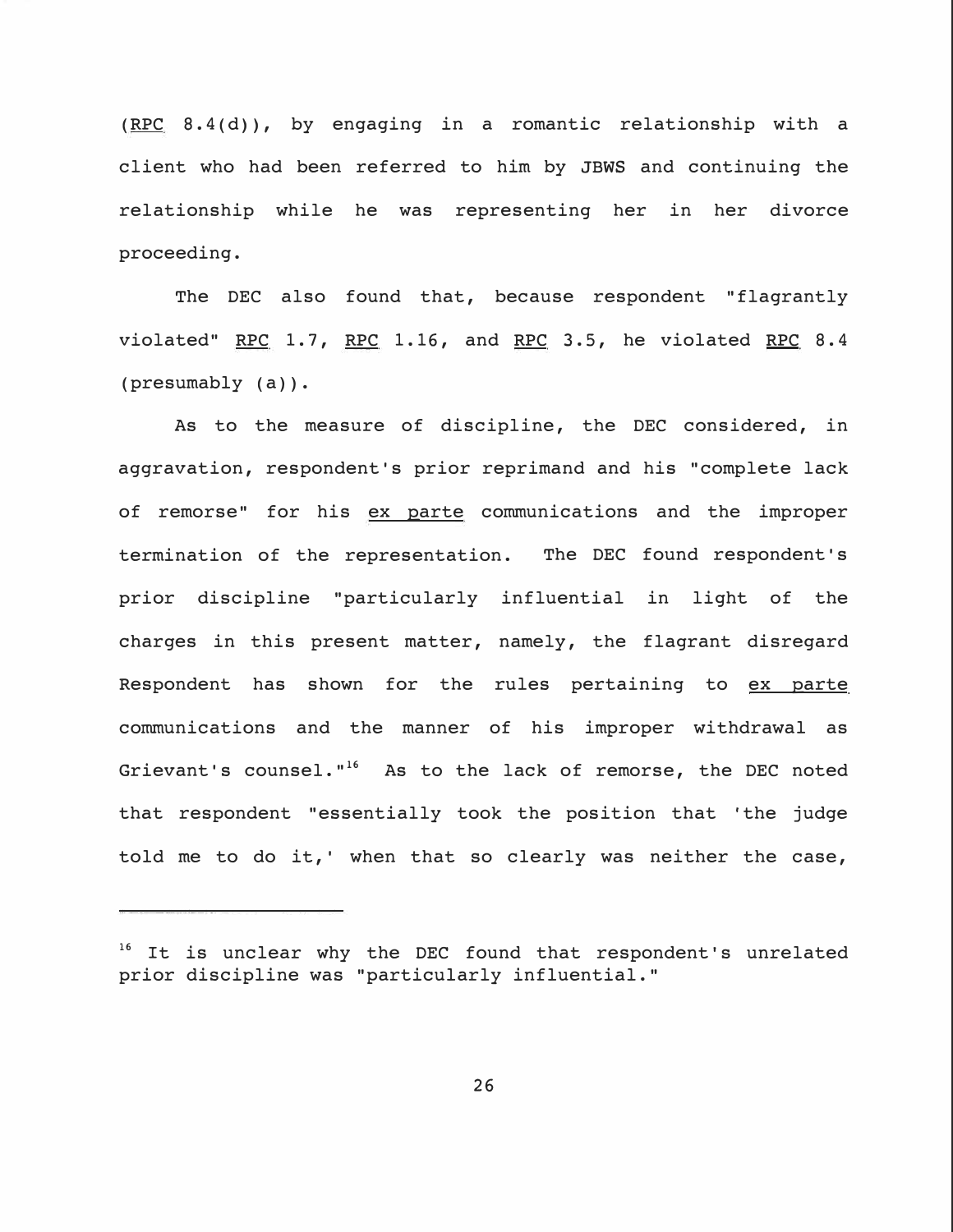nor was it relevant to his own actions. " The DEC added that respondent's "panicked visit" to Judge Hansbury was clear and convincing proof of his serving his own interests, at the expense of his client.

As noted previously, the DEC recommended a censure.

Following a de novo review of the record, we are satisfied that the conclusion of the DEC that respondent was guilty of unethical conduct is fully supported by clear and convincing evidence.

Before we address the appropriate findings and the measure of discipline, one point must be discussed. Respondent's counsel made much below of the fact that C had a personal relationship with her subsequent attorney, against whom she later filed an ethics grievance, resulting in an admonition. In the Matter of Peter Ouda, DRB 13-124 (October 25, 2013). Respondent's counsel referred to C as a "predator," pointed to her "pattern of conduct," and elicited testimony that her marriage to Nonio had lasted only two-and-a-half months. None of this has any bearing on the allegations against respondent. The DEC addressed this issue in the panel report, noting that C was not subject to the RPCs. **The DEC**  concluded that the Ouda grievance was not relevant to the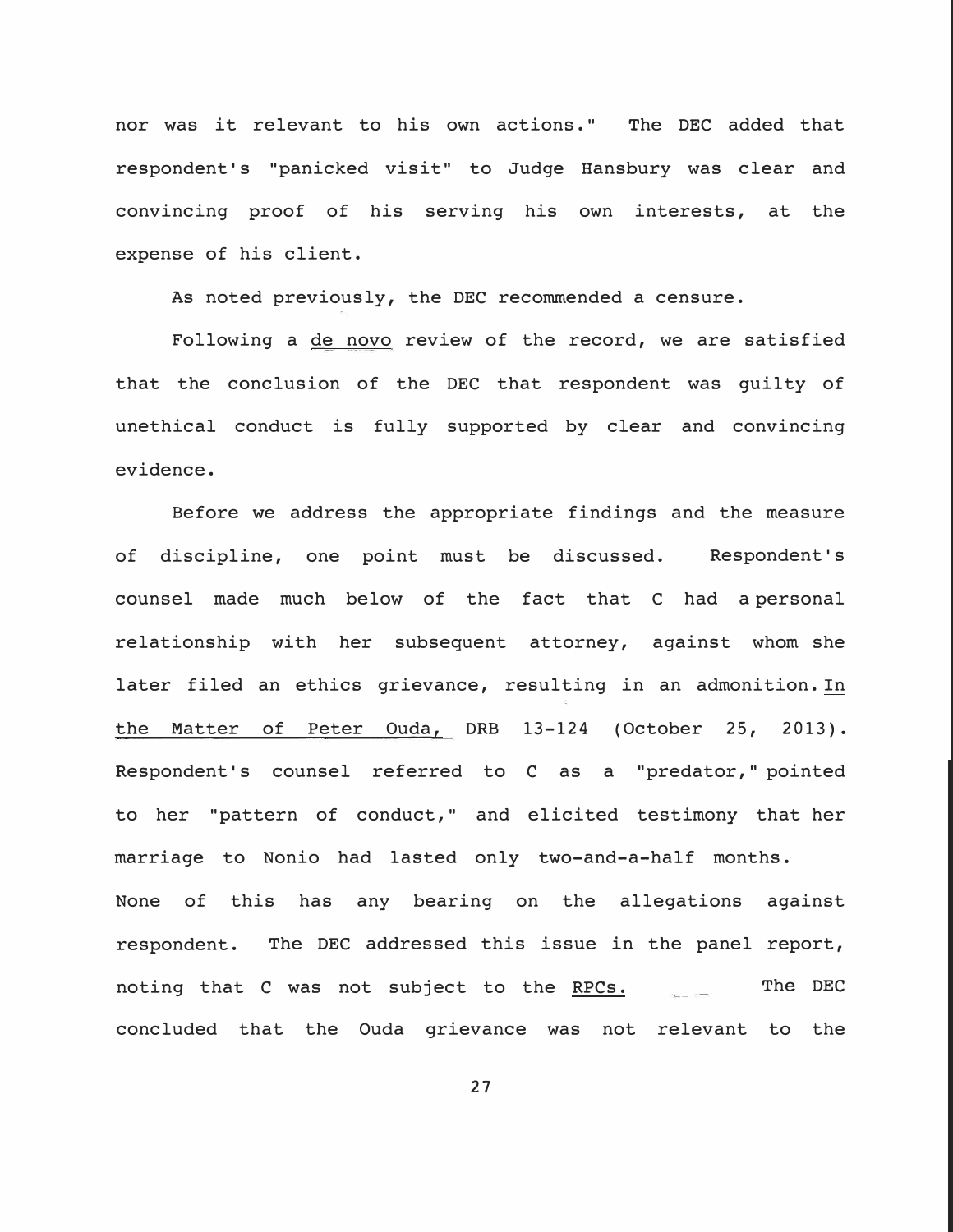present matter. According to the DEC, although it invited respondent's counsel to explain the relevance of the Ouda grievance to any defense to or mitigation of the ethics charges against respondent, the DEC *did* not receive a "persuasive response" from counsel.

We agree with the DEC. Any relationship, right or wrong, that C had with Ouda has no bearing on respondent's actions. As the DEC pointed out, C conduct is not governed by the RPCs. Respondent's, however, *is.*

we find that the DEC's conclusion that respondent was guilty of each of the charged violations *is* well-supported by the record, with one exception. There *is* no indication that respondent's actions prejudiced the administration of justice. True, C ESP had to be adjourned, but that was not respondent's fault. The ESP had to be postponed because C then-husband, N, was incarcerated. Although it appears that C sought an additional adjournment of the

proceeding, it was rescheduled for nearly a month after respondent's withdrawal from the case. Any further postponement cannot be traced to respondent's actions. dismiss the alleged violation of RFC 8.4(d). We, therefore,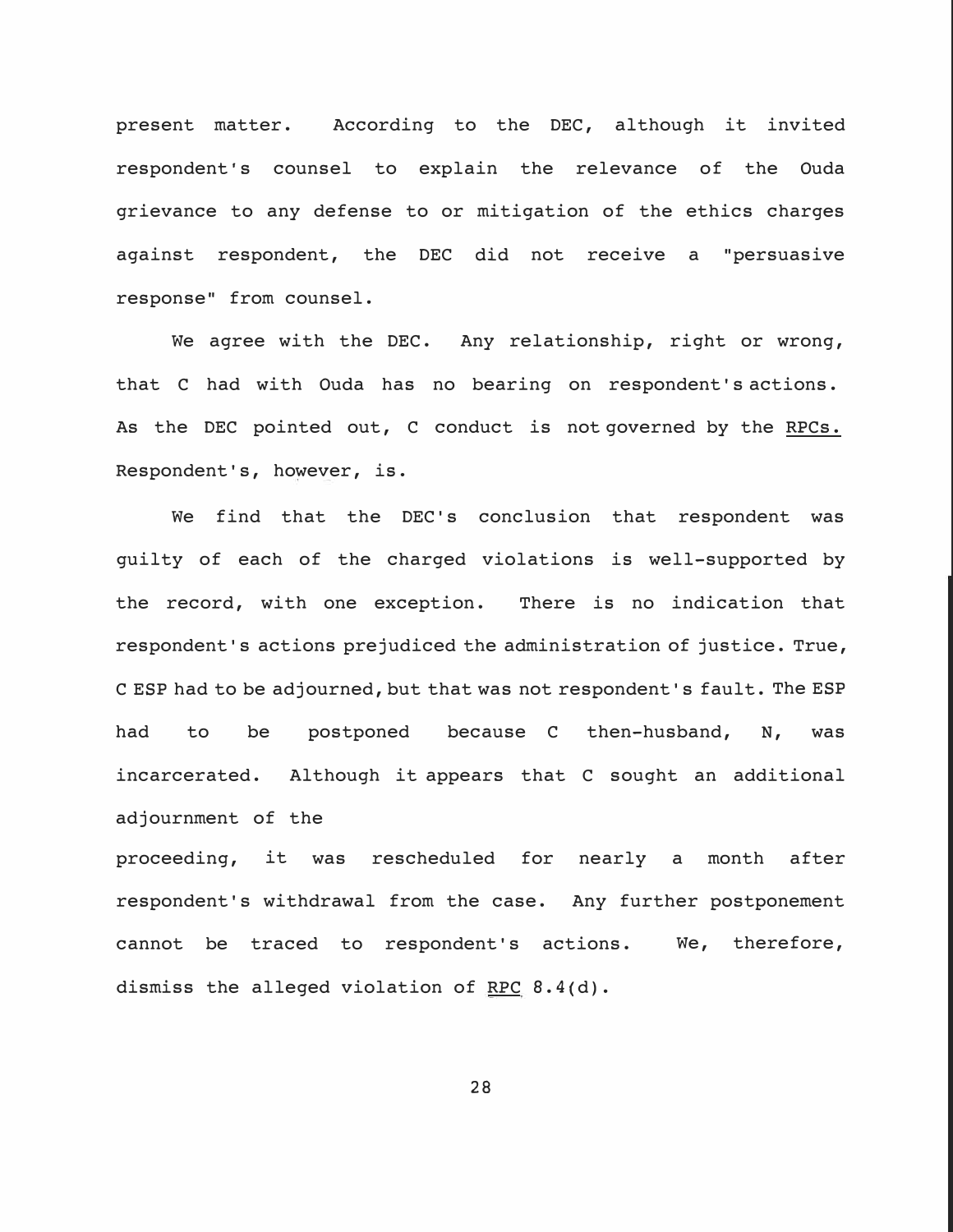In determining that respondent is guilty of unethical conduct, we were guided by the Court's pronouncement in  $In re$ Liebowitz, supra, 104 N.J. 175, that, although an attorney's sexual relationship with a client is not per se unethical, the relative positions of the parties must be scrutinized to ascertain whether the relationship was prohibited. As the Court noted in Liebowitz, in adopting the Board's decision, "[t]he gravamen of the offense is the opportunistic misconduct toward [the attorney's] *pro bono* client." Id. at 180. In Liebowitz, as in this matter, the attorney was in a superior role, with an assigned client who "could reasonably infer that a failure to accede to the [attorney's] desires would adversely impact on her legal representation." Id.

We also find guidance in In re Rea, 128 N.J. 544 (1992). In Rea, we were faced with a case of "he said/she said" as to whether there had been a sexual relationship between the attorney and an assigned client. The client testified that she had refused Rea's sexual advances, even though he had threatened to "frustrate" her case, if she refused him. In the Matter of James J. Rea, DRB 91-395 (April 20, 1992) (slip op. at 2 to 4). Rea, on the other hand, testified that he and the client had developed a sexual relationship, and that she had never refused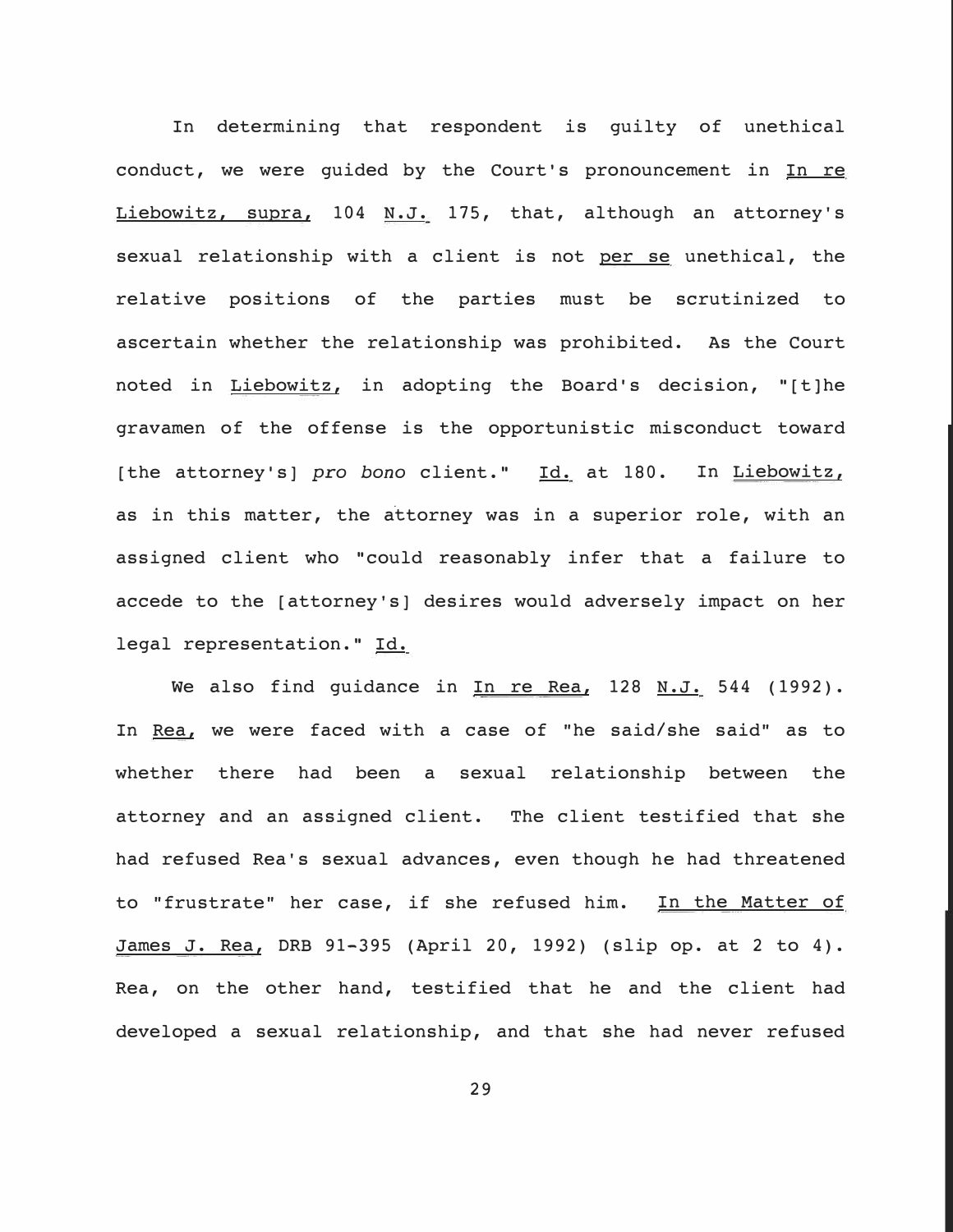his advances. Id. at 6. He denied threatening to harm her case. Id. at 5. Rea testified that he ended their relationship, when he became aware that the client had psychological problems. Id. at 6.

We found in Rea that, under the circumstances, the attorney "should have exercised more sound judgment, knowing that he was in a relationship with an assigned client who had a history of mental health problems, and who may well have felt that a failure to accede to his sexual advances would have an adverse effect on her legal matters." Id. at 10. Although, in light of the diametrically opposed testimony, we were unable to determine with certainty whether a sexual relationship had developed, we found that, under either scenario, Rea's conduct was unethical. If the client's version of the facts was accurate, then Rea was guilty of unethical conduct, in that he had threatened to jeopardize her case, if she did not agree to a sexual relationship with him. If Rea's version of the facts was accurate, then he was guilty of conduct of the sort that Liebowitz sought to prevent. His client was not in a position to freely consent to a sexual relationship with him either because of her status as an assigned client or because of her past history and mental health.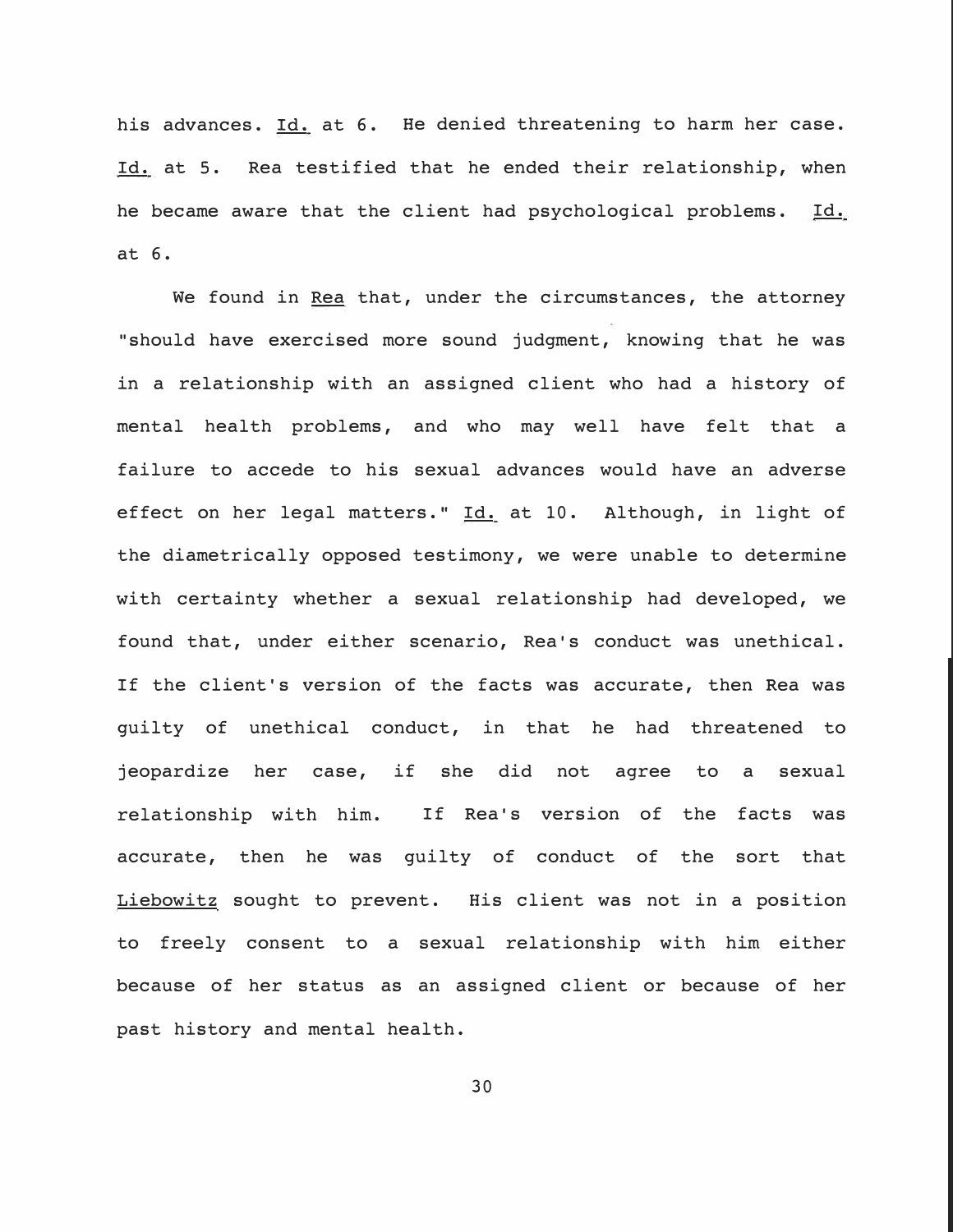More recently, we considered In re Warren, supra, 214 N.J. 1, where the Court imposed a reprimand on an attorney who, while assigned to represent a client in a municipal court matter involving theft charges filed by her mother, had sexual relations with the client, knowing that she was involved in a custody dispute with her former husband, was going through methadone withdrawal, and had attempted suicide a year earlier. But see In the Matter of Peter Ouda, supra, ORB 13-124 (October 25, 2013) (admonition for attorney who engaged in a brief sexual relationship with his client six months after the representation began; there was no clear and convincing evidence that the client had not consented to the relationship or was so emotionally vulnerable that she was unable to freely consent to it; the attorney should, however, have terminated the representation after the sexual relationship ended; the imposition of only an admonition, instead of stronger discipline, was based on the attorney's lack of prior discipline in twenty-three years at the bar and absence of adverse effects on the client's case).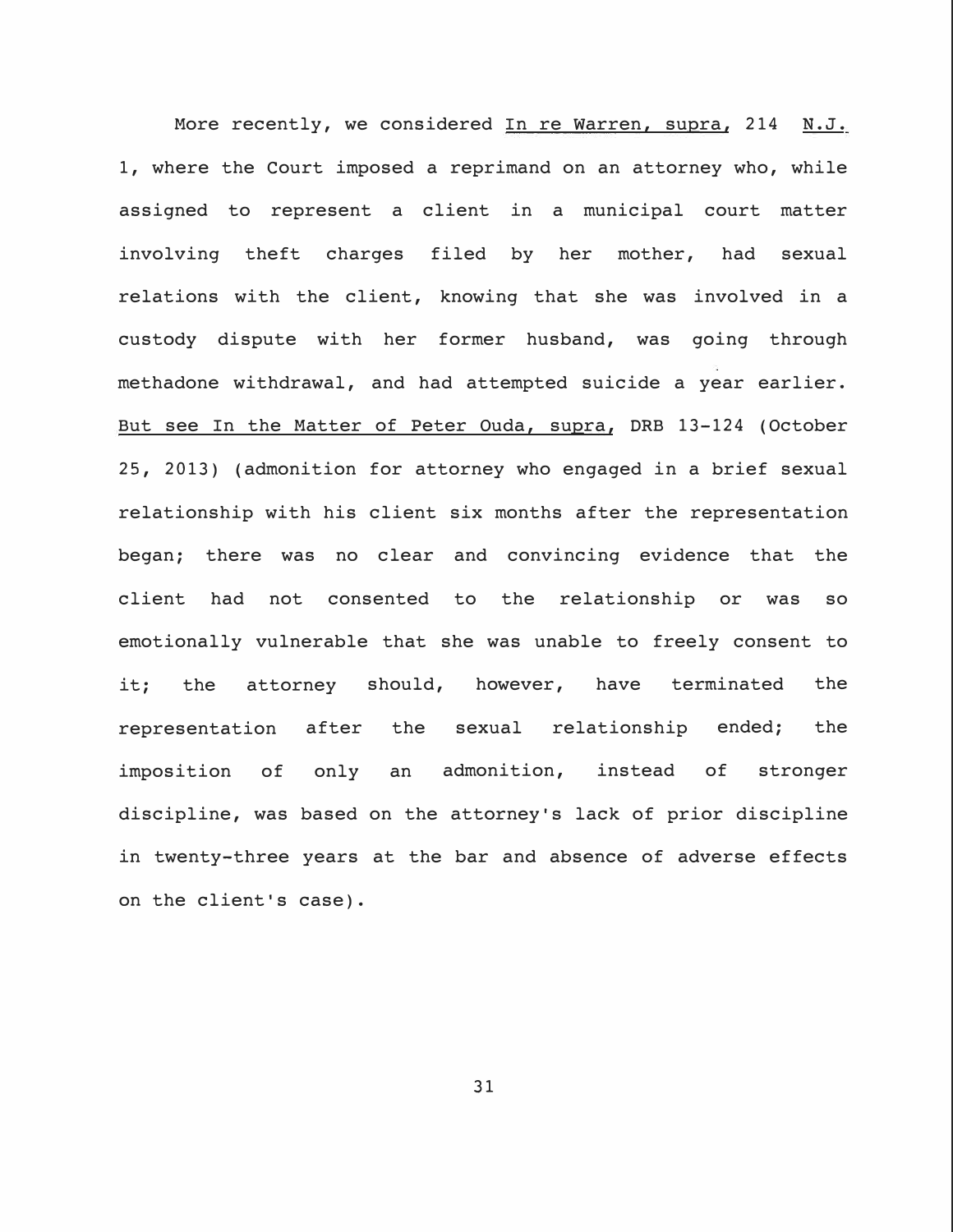One of the essential factors in this case is that, although the relationship was consensual, as in Warren, C was an assigned client, when the representation began.<sup>17</sup> She and respondent were not on an equal playing field and, therefore, unlike in Ouda, the client was not in a position to freely consent to the relationship. Moreover, it was because of their relationship that respondent was representing her at a reduced (or no) fee. C had limited financial resources. **As** seen from her communications with Vallejo, she was concerned about whether she was being charged for the representation, if respondent was not handling her case. Clearly, their financial arrangement, which came about because of their personal relationship, was of great importance to C.

In addition, respondent became sexually involved with C, knowing that she had fled an abusive relationship. He had to know that she was emotionally vulnerable to his advances. It was respondent who professed his feelings for her, a confession that left her utterly surprised and confused. In

<sup>17</sup>  It is unclear whether respondent continued to represent C in the domestic violence matter.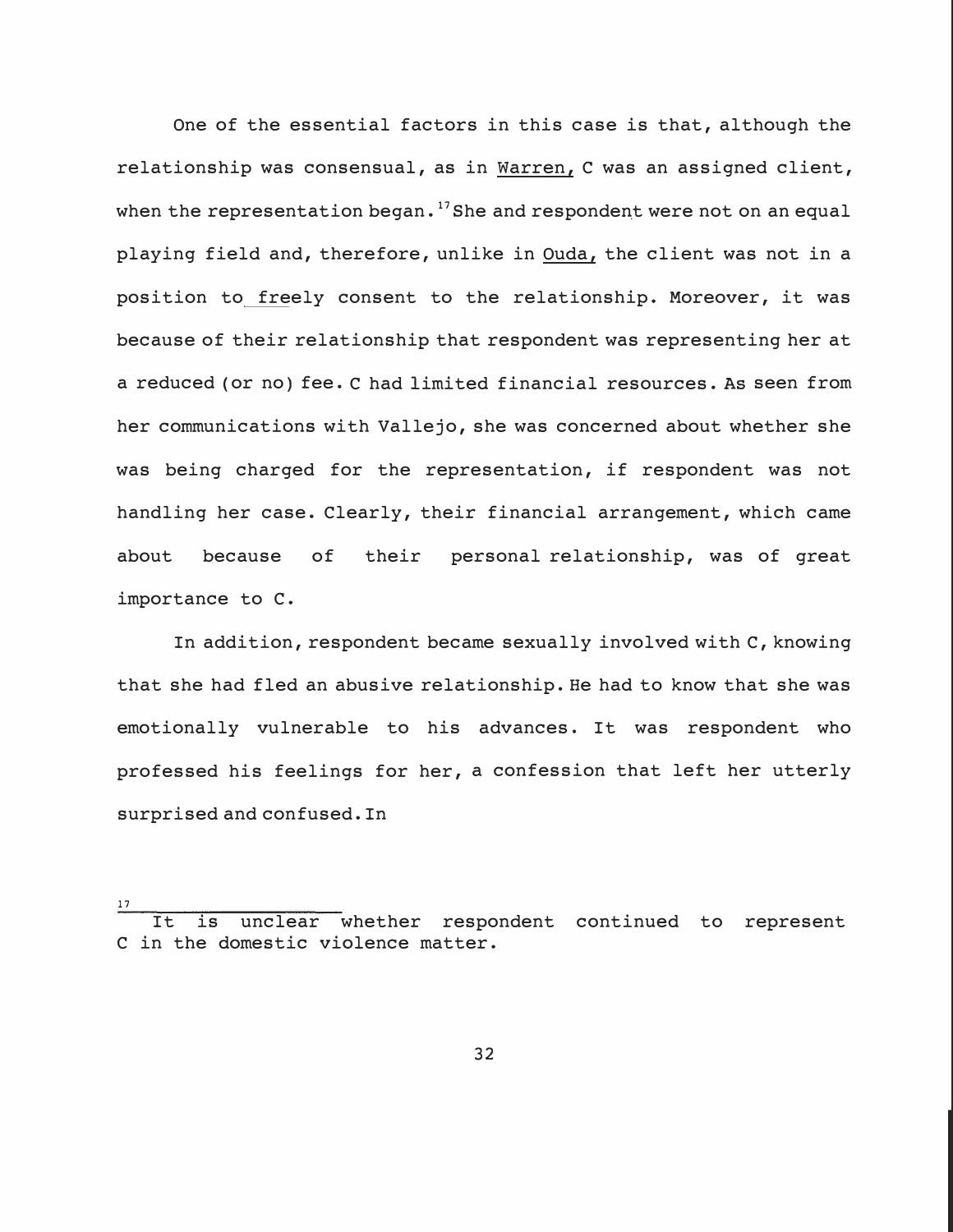one of her post-break-up communications with respondent, C alluded to "a choice [he] made to pursue a relationship" with her. It is evident from her reaction at the time, that she felt pressured to yield to respondent's romantic advances and, in essence, without a choice. As the DEC appropriately pointed out, C felt "indebted to him given his promise of waiver of his fees."

Moreover, once C threatened to file an ethics grievance against respondent, he impermissibly had an "ex parte" communication with the presiding judge. It is of no consequence that the judge was not assigned to hear C case. Although the exchange did not involve the merits of the case, it did relate to its procedural posture -- the fact that C would be left without legal representation. There was no reason why respondent could not have addressed the judge presiding over the case, either by filing a motion or by requesting an in camera conference, on notice to and with the presence of both C and the adversary.

Attorneys who engage in ex parte communications with judges have received either an admonition or a reprimand. See, e.g., In the Matter of Thomas P. Foy, ORB 97-136 (1997) (admonition for attorney who communicated with a Superior Court judge who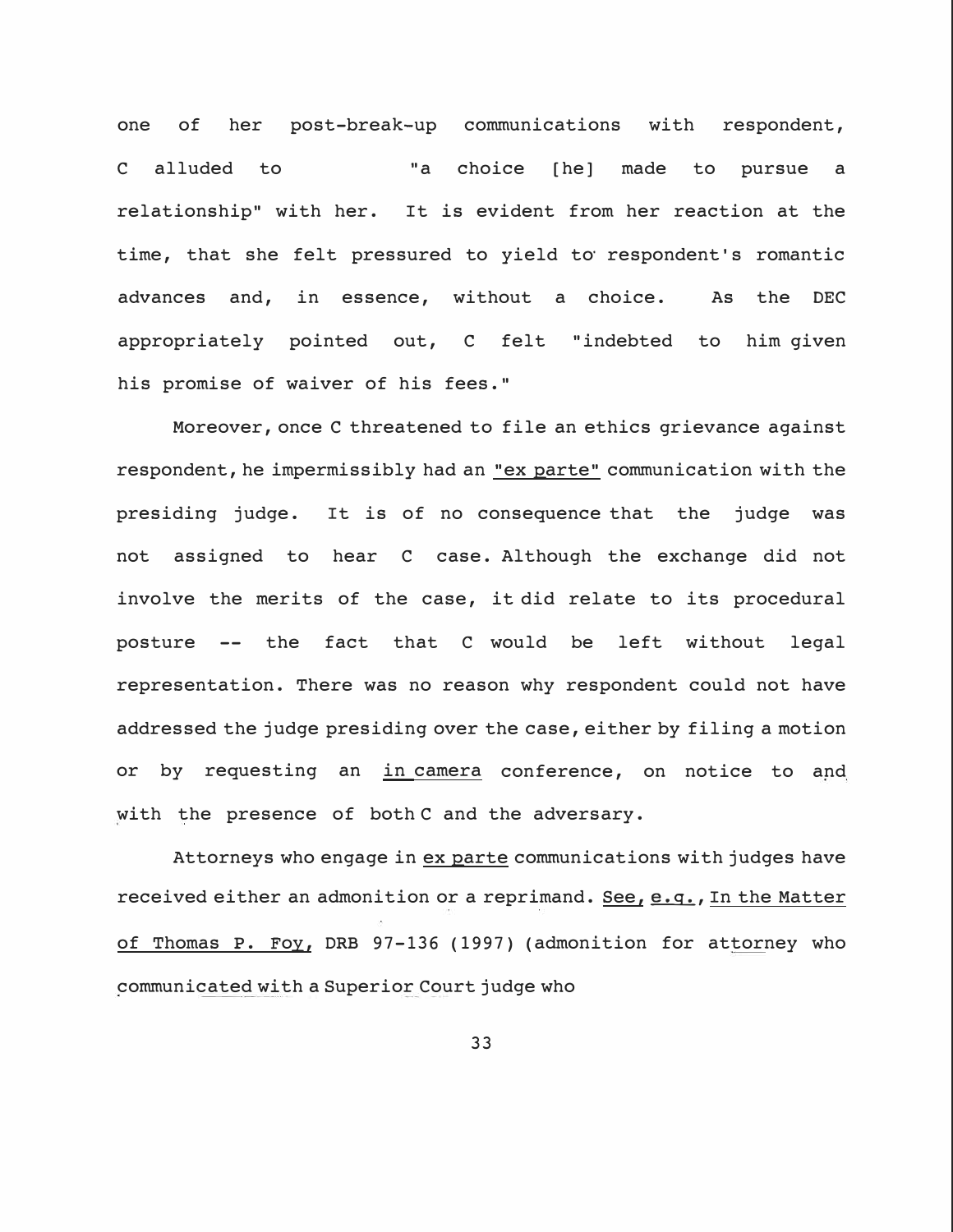entered a ruling unfavorable to the attorney's former employer; although the attorney did not intend to influence the judge, his conduct violated both RPC  $3.5(b)$  and RPC  $8.4(d)$ ; the judge then recused himself, requiring another judge to be assigned to the case) and In re Goldring, 178 N.J. 26 (2003) (reprimand imposed on attorney who sent six letters to a judge in a case in which the attorney formerly represented a client; in those letters, the attorney argued facts to the benefit of his former client and was antagonistic to the court, causing the judge to transfer the case to another judge).

For respondent's obvious conflict of interest, ex parte communication with the judge, and improper termination of the representation, we determine to impose a censure, the same quantum of discipline that the DEC considered appropriate. Although the DEC considered, in aggravation, respondent's prior reprimand, we decline to do so. That discipline is remote in time (sixteen years) and stemmed from unrelated misconduct. We have, however, considered that respondent has shown no contrition for his conduct or concern for his client's welfare.

Chair Frost recused herself. Member Hoberman would impose a reprimand. Member Singer would dismiss the matter and has filed a dissenting opinion.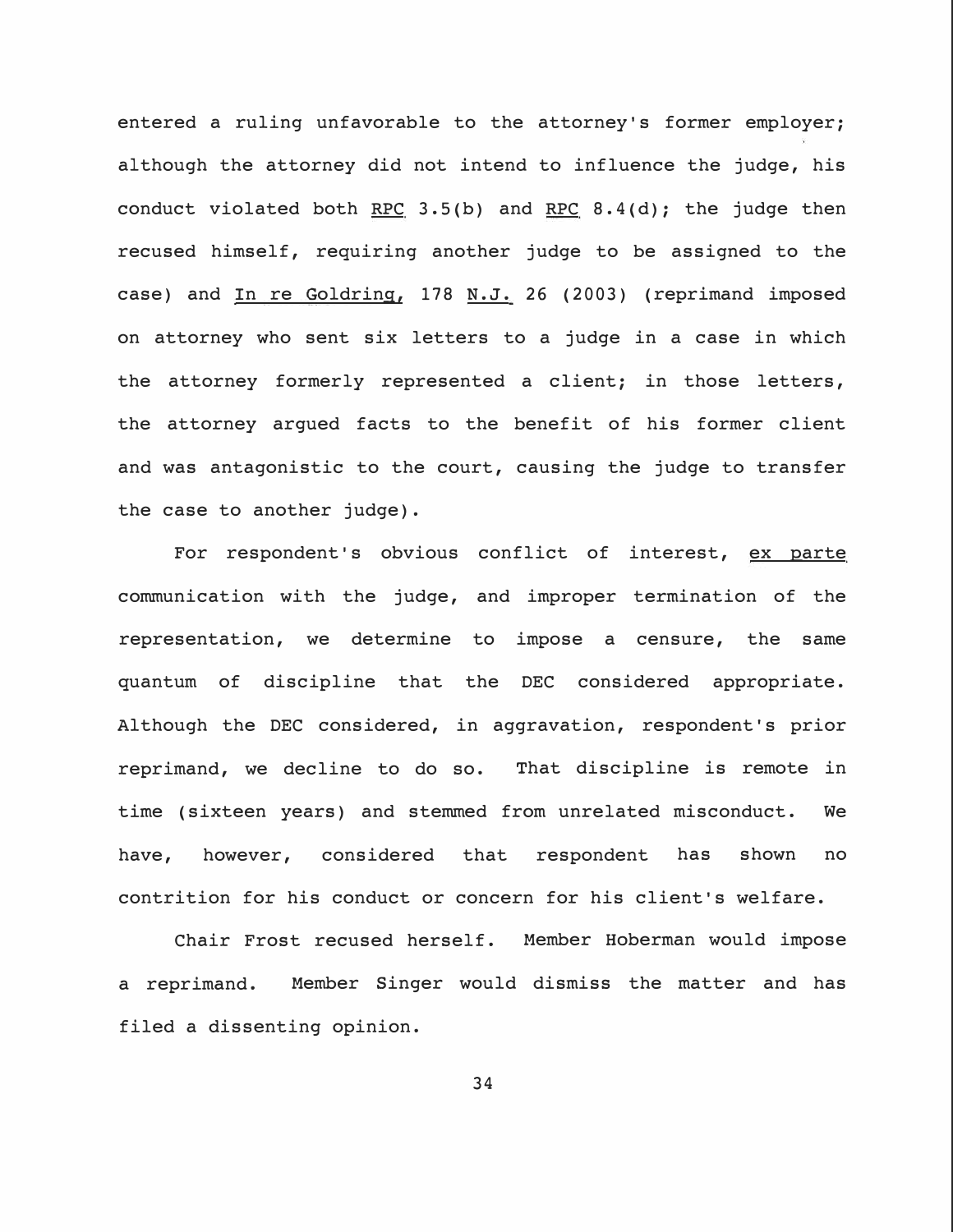We further determine to require respondent to reimburse the Disciplinary Oversight Committee for administrative costs and actual expenses incurred in the prosecution of this matter, as provided in  $R. 1:20-17$ .

> Disciplinary Review Board Edna Y. Baugh, Vice-Chair

By: Ellen Ellen A. dskv

Chief Counsel

ü